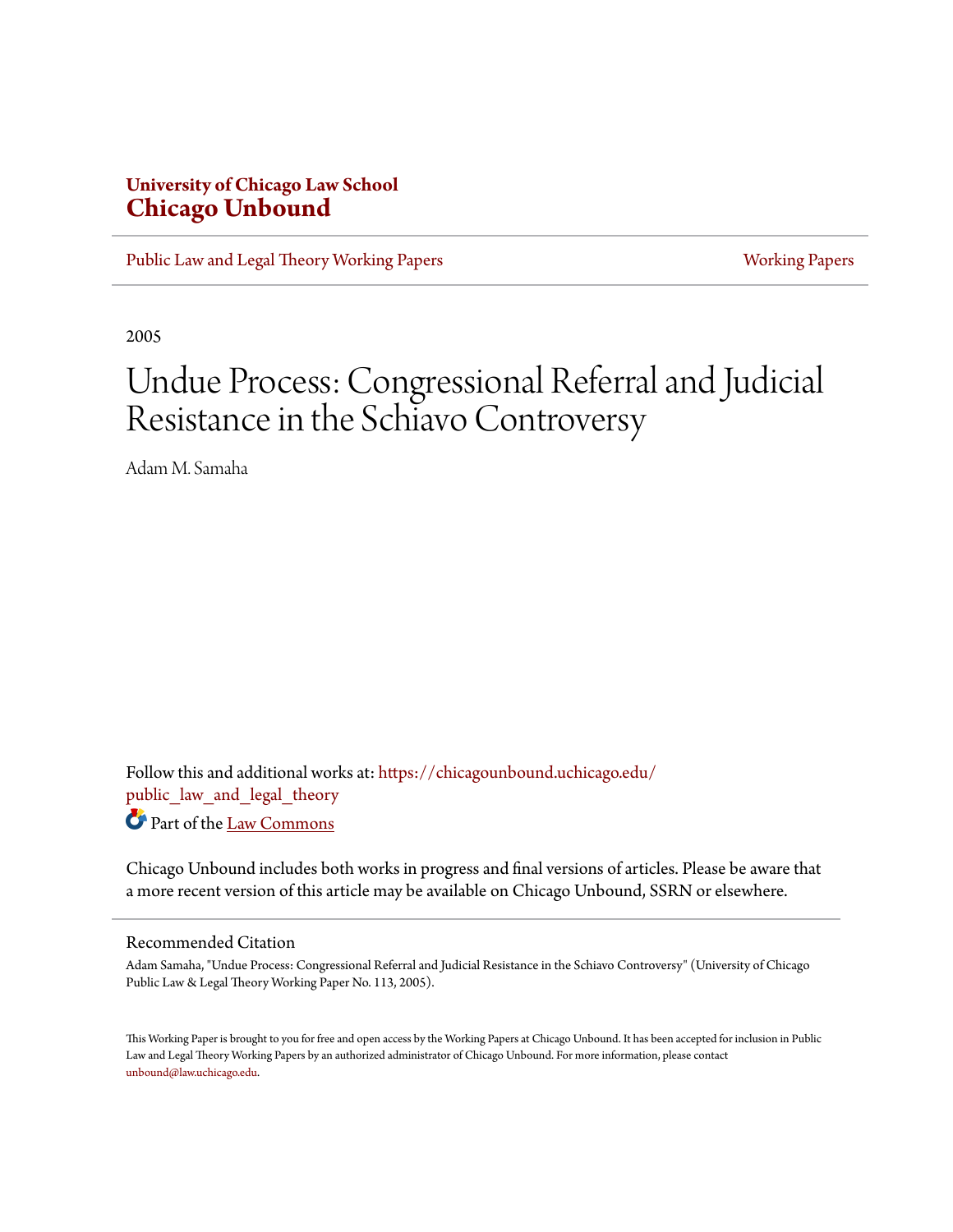# CHICAGO

**PUBLIC LAW AND LEGAL THEORY WORKING PAPER NO. 113**



# **UNDUE PROCESS: CONGRESSIONAL REFERRAL AND JUDICIAL RESISTANCE IN THE SCHIAVO CONTROVERSY**

*Adam M. Samaha*

### **THE LAW SCHOOL THE UNIVERSITY OF CHICAGO**

November 2005

This paper can be downloaded without charge at the Public Law and Legal Theory Working Pa‐ per Series: http://www.law.uchicago.edu/academics/publiclaw/index.html and The Social Science Research Network Electronic Paper Collection: http://ssrn.com/abstract\_id=859627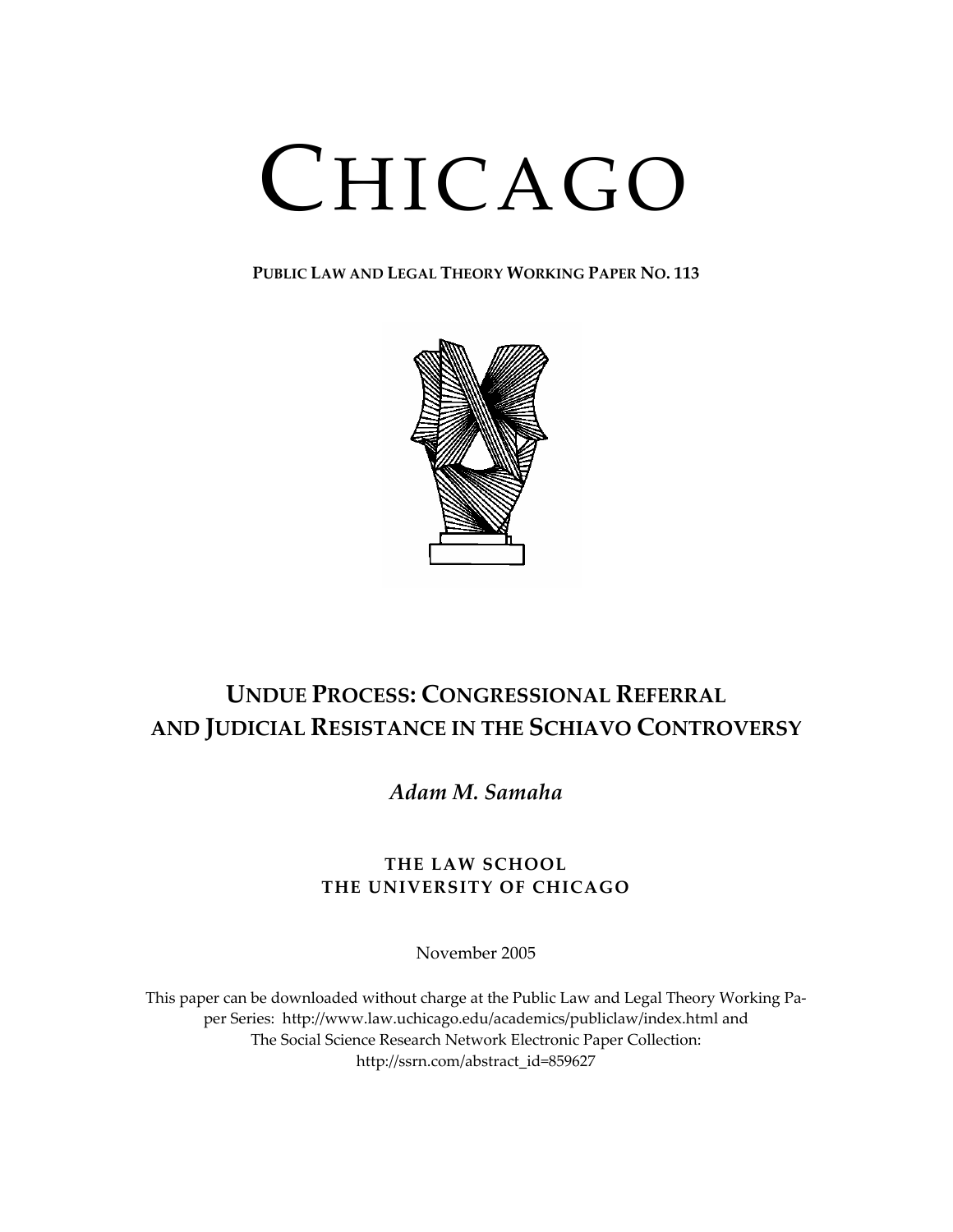## UNDUE PROCESS: CONGRESSIONAL REFERRAL AND JUDICIAL RESISTANCE IN THE SCHIAVO CONTROVERSY

#### *Adam M. Samaha*\*

 The congressional response to the Schiavo controversy was both extraordinary and feeble. It surely was exceptional in its speed and specificity. An Act for the Relief of the Parents of Theresa Marie Schiavo<sup>1</sup> was introduced and approved within a weekend  $-$  just days after the feeding tube was removed from Schiavo's body, and only a month after her husband obtained a state court order for that purpose.<sup>2</sup> The legislation, moreover, could not have been more targeted. The statute's content followed its title, granting certain litigation privileges to the parents and Schiavo alone. Congress had legislated in a one-case-only fashion before, of course.<sup>3</sup> But private bills tend to resolve controversies. The Schiavo Act, even on its broadest conceivable reading, could do nothing to settle the dispute it addressed. It was meant to *un*settle the situation, which the federal courts promptly refused to do.

 This kind of congressional action – dealing with a single private dispute and disrupting prior judicial conclusions without implementing new substantive law – is unlikely to recur with any frequency. The Act was more high drama than emerging model. And it is surprisingly difficult to tell whether the federal courts legitimately avoided a more thorough evaluation of the parents' claims. The constitutionality of the Act is open to good-faith disagreement. So it could be that the decision costs associated with analyzing the constitutional question at this late date are not worth the value of knowing the right answer.

 This concern about decision costs is linked to a much larger problem, however – a problem fortuitously central to a sound evaluation of the Schiavo Act, and essentially unexplored by commentators. The issue is "undue process" in government decision making. We know that process can be too costly as a matter of policy. Decision costs are just as real as error costs, and there

 <sup>\*</sup> Assistant Professor, University of Chicago Law School. Thanks to Douglas Baird, Emily Buss, Dan Farber, Saul Levmore, Cara Robertson, Lior Strahilevitz, David Strauss, Cass Sunstein, and Adrian Vermeule for their comments. Shane Davis provided helpful research assistance.

<sup>&</sup>lt;sup>1</sup>Pub. L. No. 109-3, 119 Stat. 15 (2005).

<sup>&</sup>lt;sup>2</sup>See In re Guardianship of Schiavo, No. 90-2908-GD-003, 2005 WL 459634, at \*2 (Fla. Cir. Ct. Feb. 25, 2005). A similar order issued five years earlier and was affirmed, *see In re* Guardianship of Schiavo, 780 So. 2d 176, 177 (Fla. Dist. Ct. App. 2001), but further litigation and legislation kept Schiavo alive, *see* Bush v. Schiavo, 885 So. 2d 321, 326-28 (Fla. 2004).

*See infra* note 28 (discussing private bills).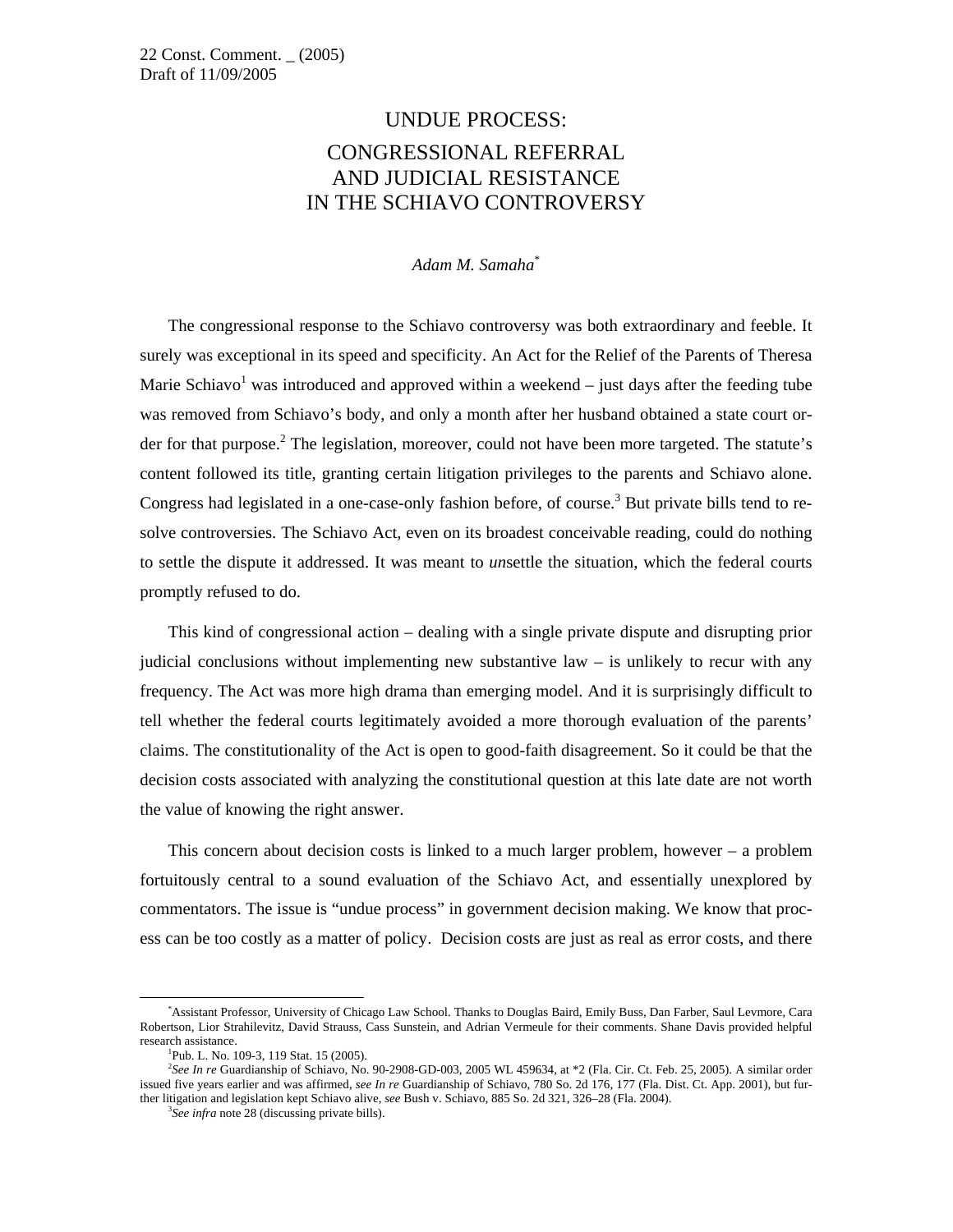is a well-understood difference between maximizing process and optimizing process.<sup>4</sup> But is excessive process, like inadequate process, a *constitutional* problem? For all government institutions and for every threatened private interest? Are courts appropriate agents for policing undueprocess violations? Despite its impressive peculiarities, passage of the Schiavo Act is an appropriate occasion on which to ask these questions.

#### I. WHAT CONGRESS DEMANDED

 The content of the Schiavo Act was, in many ways, trivial. This fact hardly penetrated the intense public debate about the proper outcome of the dispute – whether Schiavo, who had been diagnosed as stranded in a persistent vegetative state for years, should die quickly in accord with her husband's position; or whether she should remain alive and attached to a feeding tube in the hope of some improvement in her condition, as her parents requested. The Act's modest objective nonetheless affects an evaluation of its lawfulness.

 Congress offered no new claim on which Schiavo or her parents could obtain a judicial remedy. The Act was perfectly explicit on this point. It was to have no effect on substantive law.<sup>5</sup> Nor did the statute direct courts to reach a congressionally favored result under existing law. Judges were no less and no more free after the Act to identify, interpret, and apply substantive federal law. The Act did grant a federal district court jurisdiction to "hear, determine, and render judgment" on a set of federal claims by or on behalf of Schiavo.<sup>6</sup> But in isolation, this jurisdictional grant was superfluous. The U.S. Code already conferred general federal question jurisdiction on the federal district courts.<sup>7</sup> And while the Act sternly announced that the district court "shall issue such declaratory and injunctive relief as may be necessary to protect the [relevant] rights of Theresa Marie Schiavo," this command applied only "*[a]fter* a determination of the merits"<sup>8</sup> and it added little if anything to the court's pre-existing remedial powers and obligations.<sup>9</sup> So the Schiavo Act had nothing important to say about original jurisdiction, substantive law, or judicial remedies.

 $\frac{1}{4}$ <sup>4</sup>See infra text accompanying notes 54–59.

*See* Pub. L. No. 109-3, § 5 ("Nothing in this Act shall be construed to create substantive rights not otherwise secured by the Constitution and laws of the United States or of the several States."); *see also id.* § 1 (conferring subject-matter jurisdiction to adjudicate claims alleging that Schiavo's rights had been violated "under the Constitution and laws of the United States"). Other sections of the Act prohibited interpretations that would confer additional jurisdiction to consider assisted suicide cases, *see id.* § 6, disclaimed precedential status for future legislation (for whatever practical value that might have), *see id.* § 7, held harmless rights under the Patient Self-Determination Act of 1990, *see id.* § 8, and declared a "Sense of Congress" that it "should consider" policies for a broader class of incapacitated people, *id.* § 9.

*Id.* § 1 (addressing federal claims "relating to the withholding or withdrawal of food, fluids, or medical treatment necessary to sustain [Schiavo's] life").

*See* 28 U.S.C. § 1331; *see also id.* § 1343(a)(3)–(4). 8

 ${}^{8}$ Pub. L. No. 109-3, § 3 (emphasis added).

<sup>9</sup> *See, e.g.*, 28 U.S.C. § 2201(a) (authorizing declaratory judgments); Swann v. Charlotte-Mecklenburg Bd. of Educ., 402 U.S. 1, 15–16 (1971) (discussing equitable remedies). *But cf.* 42 U.S.C. § 1983 (limiting injunctive relief against judges).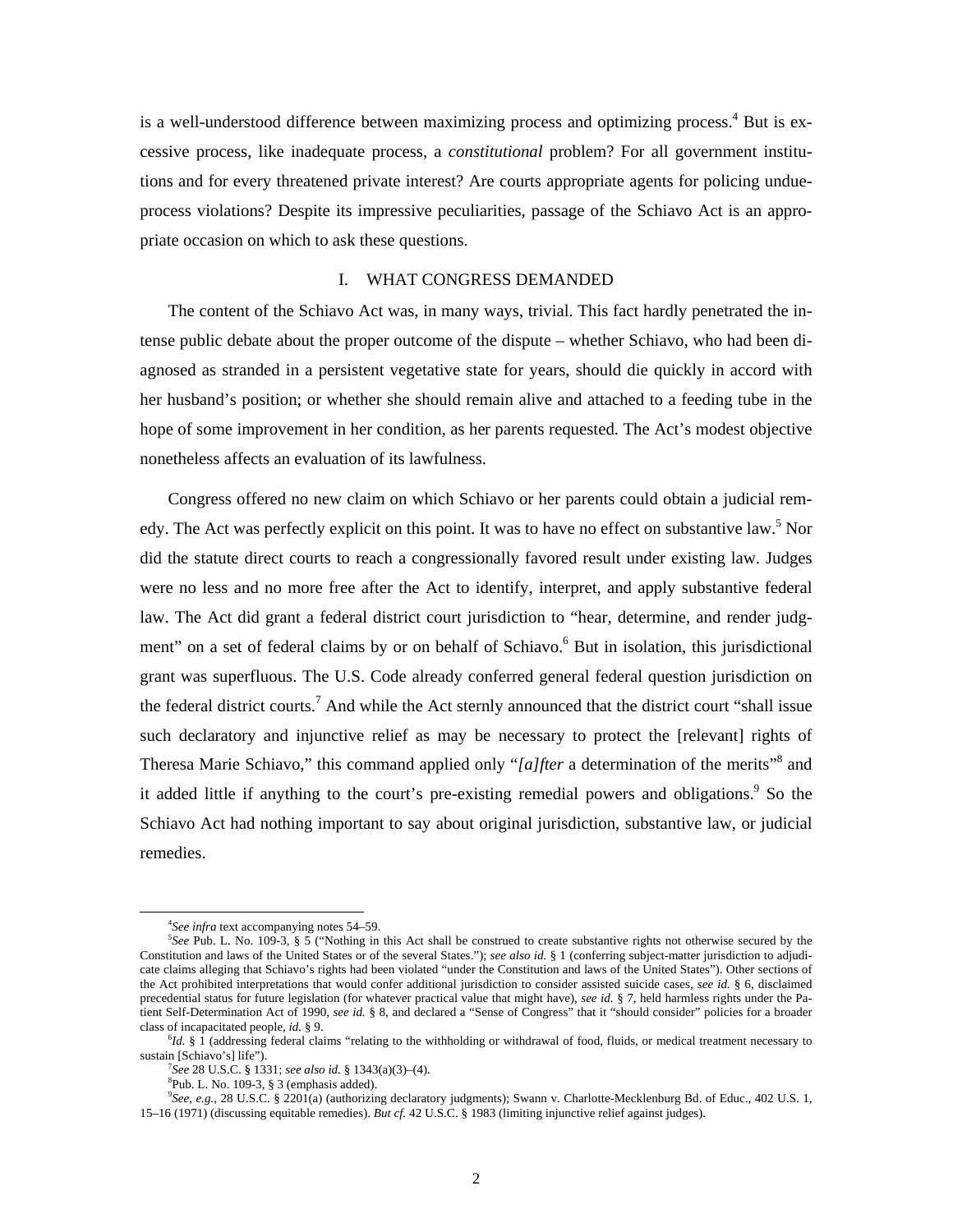The objective of the statute was to facilitate the parents' ability to obtain a judgment on the merits of their federal claims in a federal court. Those lacking experience with the backwaters of federal courts doctrine might be puzzled that another Act of Congress could be necessary to achieve that end. Over the years, however, the federal judiciary has devised a range of tools for avoiding the merits of a claim. Some of these tools might be traced to statutory text; others cannot be. In any event, reluctance to adjudicate can be found in cases involving controversial constitutional questions,<sup>10</sup> previously litigated issues,<sup>11</sup> and past or pending state judicial proceedings.<sup>12</sup> The Schiavo controversy fit all three categories. There had been extensive prior litigation.<sup>13</sup> Those battles culminated in a state court order directing removal of the feeding tube,<sup>14</sup> and the U.S. Supreme Court had just refused to stay the judgment.<sup>15</sup> Moreover, Schiavo's parents were surely going to assert federal constitutional claims to keep her alive, arguments that were the subject of media focus and interest-group action.<sup>16</sup> Had Schiavo's parents filed suit in federal court before the Act, they might have faced numerous objections with exotic-sounding labels like the *Rooker-Feldman* doctrine, the Anti-Injunction Act,<sup>17</sup> abstention, preclusion, prudential standing principles, and expiration of the applicable statute of limitations.

The Act was written to clear away those sorts of hurdles to a judgment on the merits.<sup>18</sup> The gist of the legislative effort is in the following sentence:

In such a suit, the District Court shall determine de novo any claim of a violation of any [federal] right of Theresa Marie Schiavo . . . , notwithstanding any prior State court determination and regardless of whether such a claim has previously been raised, considered, or decided in State court proceedings.19

Congress granted Schiavo's parents no more than a referral to federal court for more process.

#### II. WHAT COURTS DELIVERED

Yet the Act made little difference. The courts quickly identified a rationale for dismissing the parents' suit without an extended examination of the merits, without contradicting the text of the

<sup>&</sup>lt;sup>10</sup>See, e.g., United States v. National Treasury Employees Union, 513 U.S. 454, 478 (1995).<br><sup>11</sup>See generally JACK H. FRIEDENTHAL, MARY KAY KANE & ARTHUR R. MILLER, CIVIL PROCEDURE 695–733 (4th ed. 2005).<br><sup>12</sup>See general

<sup>&</sup>lt;sup>18</sup>See Pub. L. No. 109-3, § 1 (conferring subject matter jurisdiction over certain federal claims in the United States District Court for the Middle District of Florida, thus averting a *Rooker-Feldman* problem); *id.* § 2 (purporting to grant standing to "[a]ny parent of" Schiavo, to identify proper defendants, and to direct the district court to adjudicate a suit under the Act regardless of prior consideration in state court, abstention in favor of state judicial proceedings, or exhaustion of state judicial remedies); *id.* § 4 (authorizing suit within 30 days of enactment and regardless of any other time limitation). 19*Id.* § 2.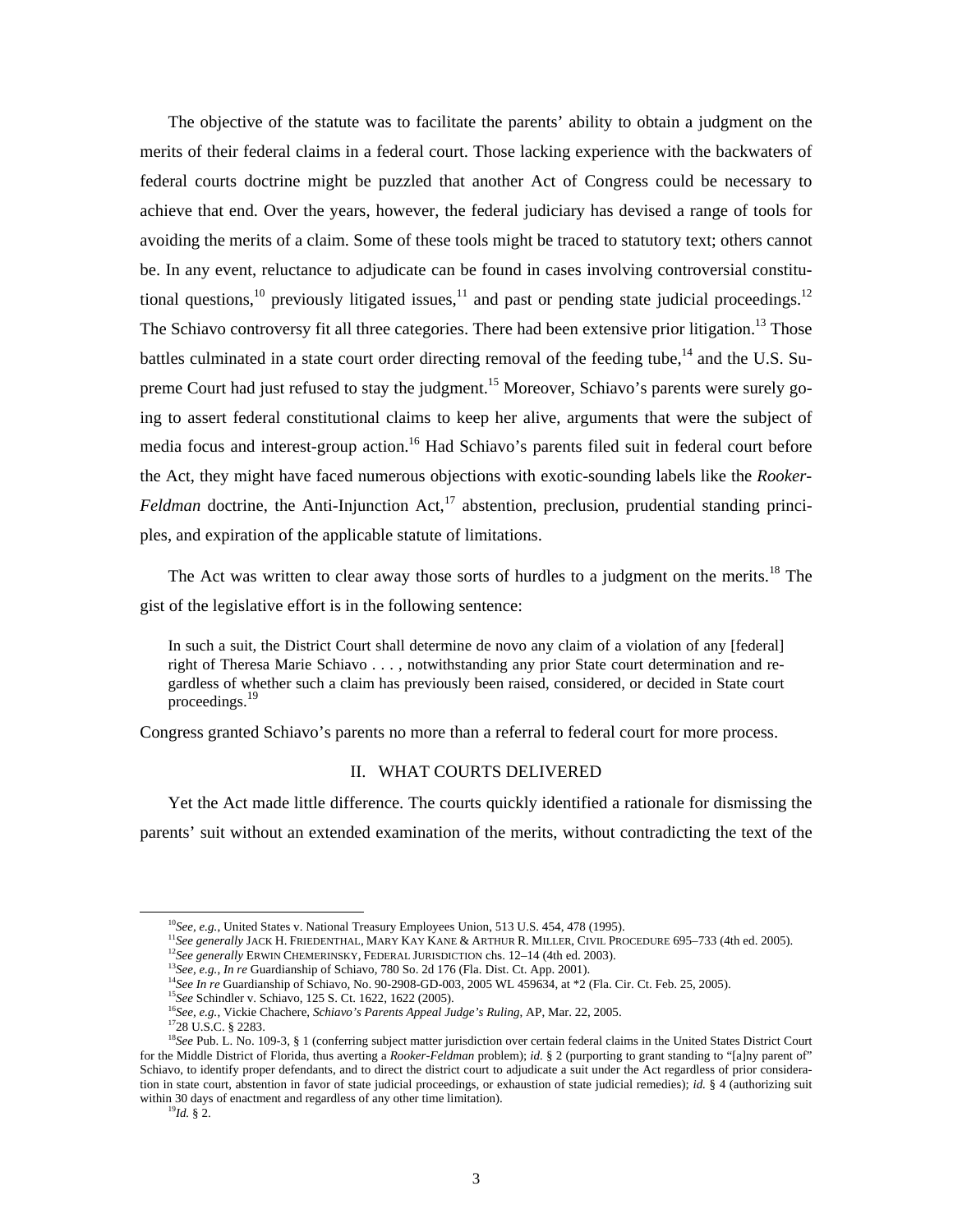Act, and without declaring the Act invalid. The mechanism was denial of interim relief necessary to keep Schiavo, and the controversy, alive. $^{20}$ 

In retrospect, judicial resistance can be accounted for – especially for those who see federal courts as a collection of political actors operating with special uniforms but without special constraints on personal preferences. The dispute was controversial to put it mildly, and it appeared that the general public reacted unfavorably to Washington's intervention. Although the purpose of the Act could have been constructed in a manner conducive to interim relief, the plain text spoke to several other procedural hurdles without mentioning that one.<sup>21</sup> Moreover, the parents' federal claims seemed weak. The statutes they cited looked unhelpful;<sup>22</sup> their procedural due process claim ran up against seven years of litigation; and their substantive due process count was novel. There was little or no precedent for a federal constitutional right to receive food or medical treatment. In any event, federal courts have a (part-time) tradition of hesitation in controversial cases.<sup>23</sup> Congress must legislate against this backdrop.

At the same time, there was something bold about mooting-by-death a national controversy, particularly one that Congress wanted litigated to some extent.<sup>24</sup> Congress should have considerable control over federal jurisdiction. Lower federal courts were not mandated by the text of the Constitution; they were authorized at the option of Congress. The federal judiciary itself relies on statutory grants to justify its authority to adjudicate, and federal courts will ordinarily accept legislative adjustments to jurisdiction. Some subservience to legislative wishes makes good sense in democracies with unelected judges, especially if those judges exercise constitutional judicial review. Political control over jurisdiction has its dangers, but it can reduce tension between judicial independence and government accountability to popular will. A system in which courts both control their own jurisdiction and claim final authority on matters of fundamental law might not be stable and it might not be normatively defensible.

 <sup>20</sup>*See* Schiavo *ex rel.* Schindler v. Schiavo, 403 F.3d 1223, 1225, 1229 (11th Cir. 2005) (affirming the denial of the parents' request for a temporary restraining order to move Schiavo to a hospital and reinsert the feeding tube, based on a poor likelihood of suc-<br>cess on the merits).

 $^{21}$ The Act was silent on the district court's authority or duty to provide relief before reaching the merits. Prior proposals were not. *See* S. 653, § 5, 109th Cong., 1st Sess. (passed the Senate Mar. 17, 2005) (stating that the district court "may issue a stay" of any relevant state court order); *see also Schiavo*, 403 F.3d at 1227–28 (reprinting a

<sup>&</sup>lt;sup>22</sup>See Schiavo ex rel. Schindler v. Schiavo, 357 F. Supp. 2d 1378, 1387–88 (M.D. Fla. 2005) (rejecting claims under the Religious Land Use and Institutionalized Persons Act); Schiavo *ex rel.* Schindler v. Schiavo, 358 F. Supp. 2d 1161, 1164–66 (M.D. Fla. 2005) (rejecting claims under the Americans with Disabilities Act and the Rehabilitation A

 $^{23}$ Compare Bush v. Gore, 531 U.S. 98, 109 (2000) (per curiam), with Elk Grove Unified Sch. Dist. v. Newdow, 542 U.S. 1 (2004), Naim v. Naim, 350 U.S. 891 (1955), *and* ALEXANDER M. BICKEL, THE LEAST DANGEROUS BRANCH: THE SUPREME COURT

<sup>&</sup>lt;sup>24</sup>Stays of execution are routine where necessary to reach the merits of a first federal habeas application. *See* Lonchar v. Thomas, 517 U.S. 314, 320 (1996).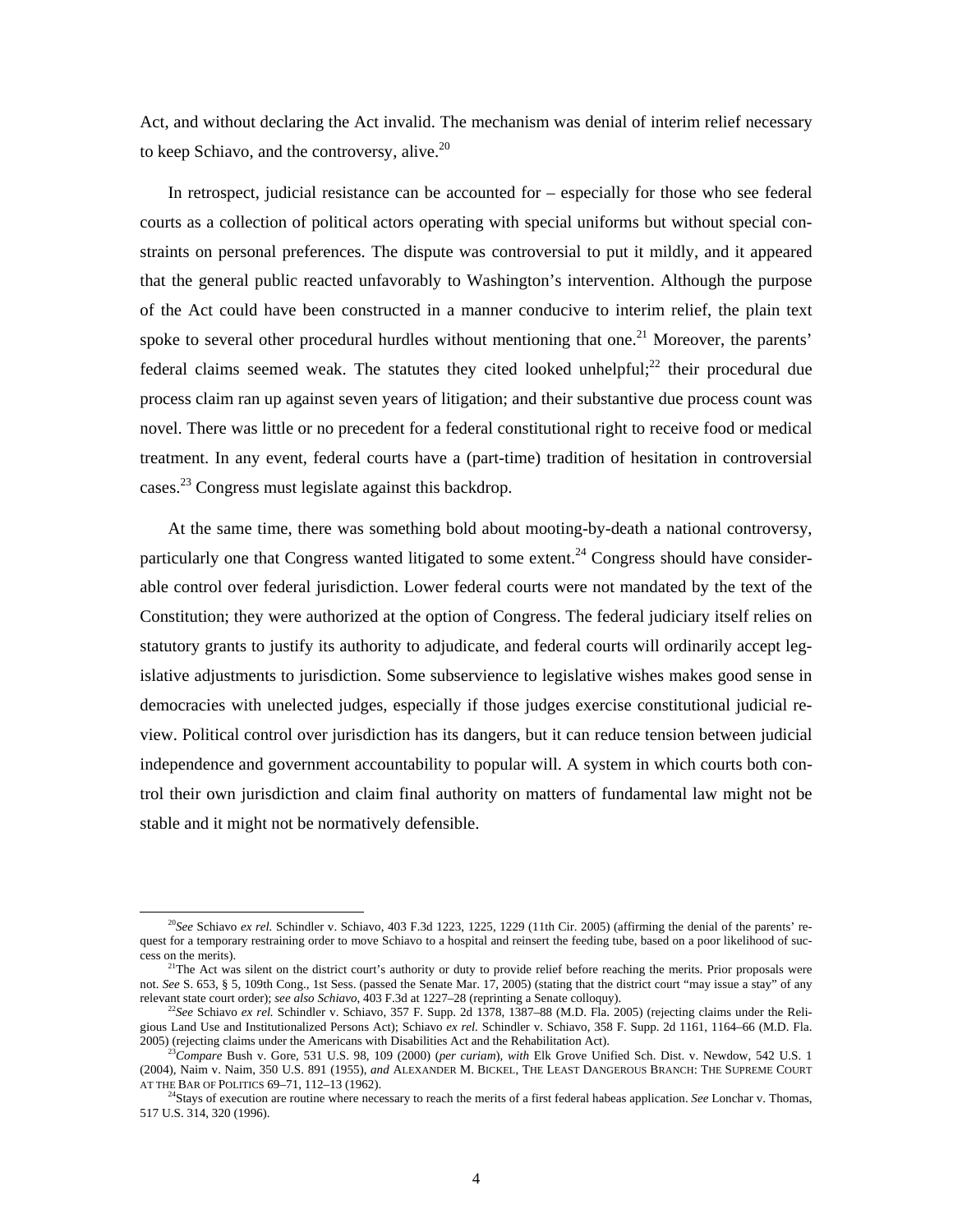#### III. UNDUE PROCESS?

 Was court resistance justified by something more than selfish institutional prerogative? Was the Schiavo Act merely controversial or also unconstitutional? These questions turn out to be difficult. But the constitutional issues involved are connected to a big question about excessive process in constitutional law.

#### A. CONSTITUTIONAL OBJECTIONS

 The most plausible constitutional challenge to the Act depends on three interrelated arguments under one general idea. The general notion is about institutional roles – in short, that Congress behaved more like a court of appeals than a legislature. The Act did not "adjudicate" the Schiavo case in a strict sense. But Congress did single out one private dispute for additional review in a lower federal tribunal. Three specific arguments fill out this criticism, charging Congress with (1) furnishing special rules of decision for a particular case, (2) while burdening Schiavo's freedom to refuse medical care, and (3) reopening the final judgment of a state court after years of litigation.

#### 1. Singling Out

 When a Legislature singles out one case, especially a case pending in court, it begins to take on the function of adjudicator. In crude terms, legislatures are designed to create prospective and generally applicable law which is interpreted and applied to specific cases by courts. Distinct roles track distinct institutional features, with legislatures composed of representatives accountable to popular (or at least external) will, while courts are somewhat insulated from ordinary politics and built to resolve discrete disputes.

 These themes are reflected in case law. For instance, federal courts will defend their freedom to interpret and apply existing law in particular cases.<sup>25</sup> As well, Article I, Section 9's bill of attainder clause has been used to condemn legislative punishment of specified persons.<sup>26</sup> And the Supreme Court recently confirmed that singling out one person for unfavorable treatment may

 <sup>25</sup>*See* United States v. Klein, 80 U.S. (13 Wall.) 128, 145–48 (1872). For helpful analysis of *Klein*'s ambiguities and limits, see DAVID P. CURRIE, THE CONSTITUTION IN THE SUPREME COURT: THE FIRST HUNDRED YEARS, 1789–1888, at 308–11 (1985) (pointing out that legislation commonly prescribes rules of decision for the judiciary), and MARTIN H. REDISH, FEDERAL JURISDICTION: TENSIONS IN THE ALLOCATION OF JUDICIAL POWER 48–49 (2d ed. 1990) (suggesting that the case limits Congress's authority to direct federal courts to apply an independently unconstitutional rule). The subtleties were missing from Judge Birch's concurring opinion on denial of rehearing en banc, which raged against Congress dictating to the courts any "rule of decision" or "standard of review." Thankfully the argument retreated from that broad proposition and turned to the Act's single-case scope. *See* Schiavo *ex rel.* Schindler

 ${}^{6}$ See, e.g., U.S. CONST. art. I, § 9, cl. 3; United States v. Lovett, 328 U.S. 303, 305, 311–18 (1946) (rejecting a legislative attempt to stop paying salaries to three government employees after a House subcommittee found that they had engaged in "subversive activities").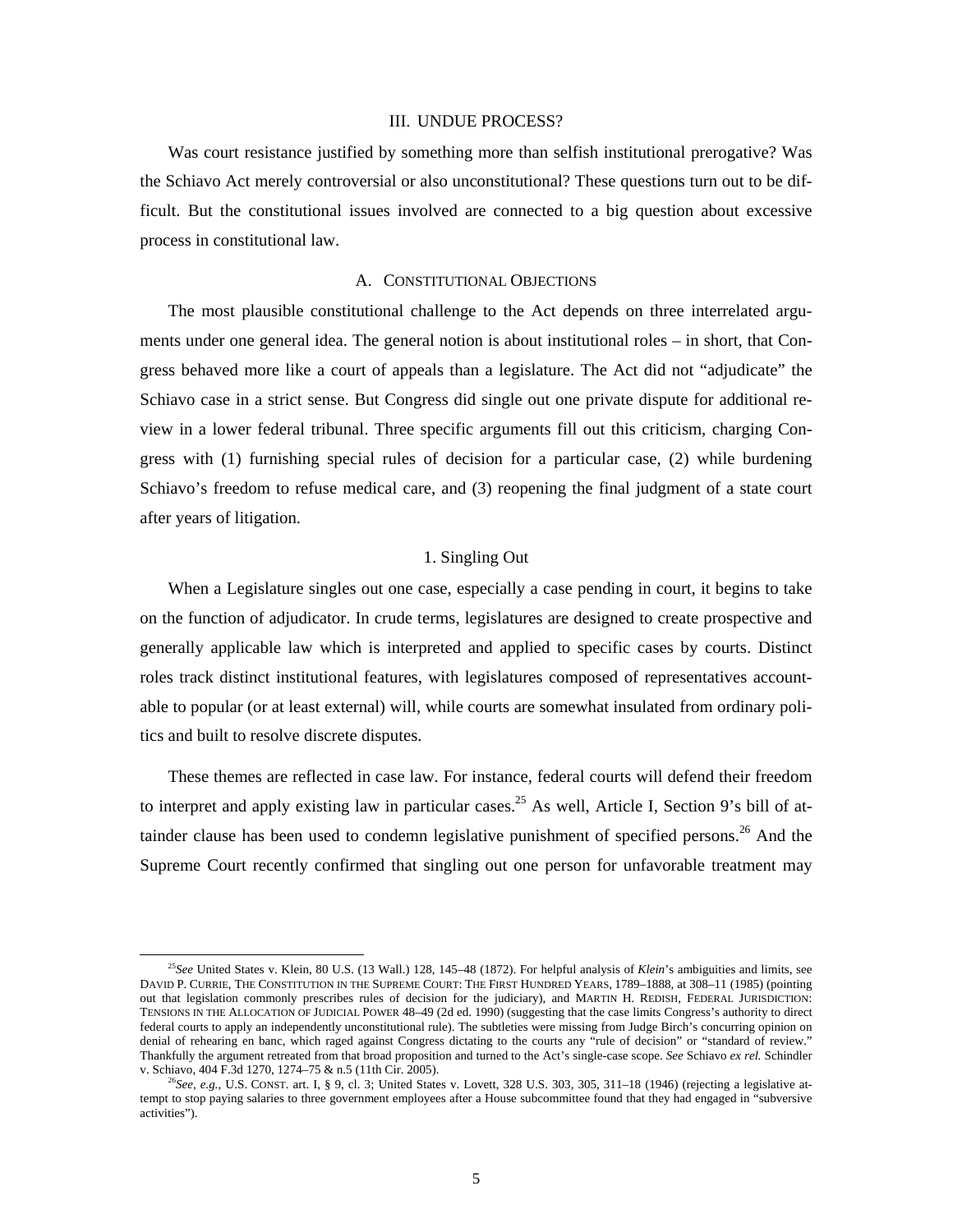violate the equal protection clause.<sup>27</sup> It is at least possible, then, that the Act should have been judicially nullified. Congress intervened in one dispute, legislated new judicial proceedings for three potential plaintiffs and associated defendants, and constrained the shape of the controversy by eliminating defenses and requiring de novo review regardless of prior proceedings. Schiavo's death ended the practical life of the Act.

 But generalized separation-of-powers arguments are weakened here, and not only because they have difficulty producing uncontested conclusions in most cases. The United States Government does not have and probably never has had pure institutional forms. Courts generate doctrine to elaborate other positive law, for example, and Congress has enacted private bills from its very beginning. The first private bill was signed by George Washington, and the tradition of personalized redress in immigration and government-claims cases is still alive.<sup>28</sup> The bar on bills of attainder is limited to punitive legislative measures.<sup>29</sup> It is no threat to conventional private bills.<sup>30</sup> And a prohibition more obviously applicable to the Schiavo Act – a restriction on "special legislation" included in some state constitutions $31 -$  is absent from the federal document. In addition, the Supreme Court has held that a statutory "class of one" will not always violate the Constitution.<sup>32</sup> Congress's selective treatment of the Schiavo controversy cannot, standing alone, establish the Act's invalidity. The Act might have been a permissibly narrow and remedial intervention in a hard-luck case, consistent with part of the private bill tradition, and despite the husband's opposition to more process. $33$ 

#### 2. Burdening Liberty

 Criticism of the Act can be strengthened if an individual liberty interest was jeopardized, which might distinguish much of the history of private bills. The husband's position was that Schiavo would not want to remain indefinitely attached to a feeding tube while "living" in a persistent vegetative state. And the Supreme Court has suggested that Fourteenth Amendment liberty

 <sup>27</sup>*See* Village of Willowbrook v. Olech, 528 U.S. 562, 564–65 (2000) (*per curiam*) (focusing on allegations of intentionally different treatment plus irrationality and arbitrariness in a dispute involving a couple's attempt to get connected to the municipal water supply).<br><sup>28</sup>*See, e.g.*, An Act for the Relief of Richard W. Schaffert, H.R. 1023, 106th Cong., 2d Sess. (passed as amended by the Senate

Dec. 14, 2000); 3 DONALD C. BACON, ROGER H. DAVIDSON & MORTON KELLER, ENCYCLOPEDIA OF THE UNITED STATES CONGRESS 1626-27 (1995); Note, *Private Bills in Congress*, 79 HARV. L. REV. 1684, 1693-1701 (1966).

<sup>&</sup>lt;sup>29</sup>See Nixon v. Administrator of Gen. Servs., 433 U.S. 425, 472 (1977) (refusing to condemn legislation "merely because [it] imposes burdensome consequences").<br><sup>30</sup>See Paramino Lumber Co. v. Marshall, 309 U.S. 370, 380 (1940).<br><sup>31</sup>See, e.g., ILL. CONST. art. 4, § 13; MINN. CONST. art. 12, § 1.<br><sup>32</sup>See, e.g., *Nixon*, 433 U.S. at 472; Maine Central

<sup>(1</sup>st Cir. 1987), *cert. denied*, 484 U.S. 825 (1987); *accord* Railway Labor Executives' Ass'n v. Gibbons, 455 U.S. 457, 468 (1982) (distinguishing the bankruptcy clause's uniformity requirement); see also U.S. CONST. art. I, § 8, cl. 4 & art. IV, §1.<br><sup>33</sup>Cf. Paramino Lumber, 309 U.S. at 375–78 (permitting a special legislative extension of time to ch

compensation from an employer to an employee).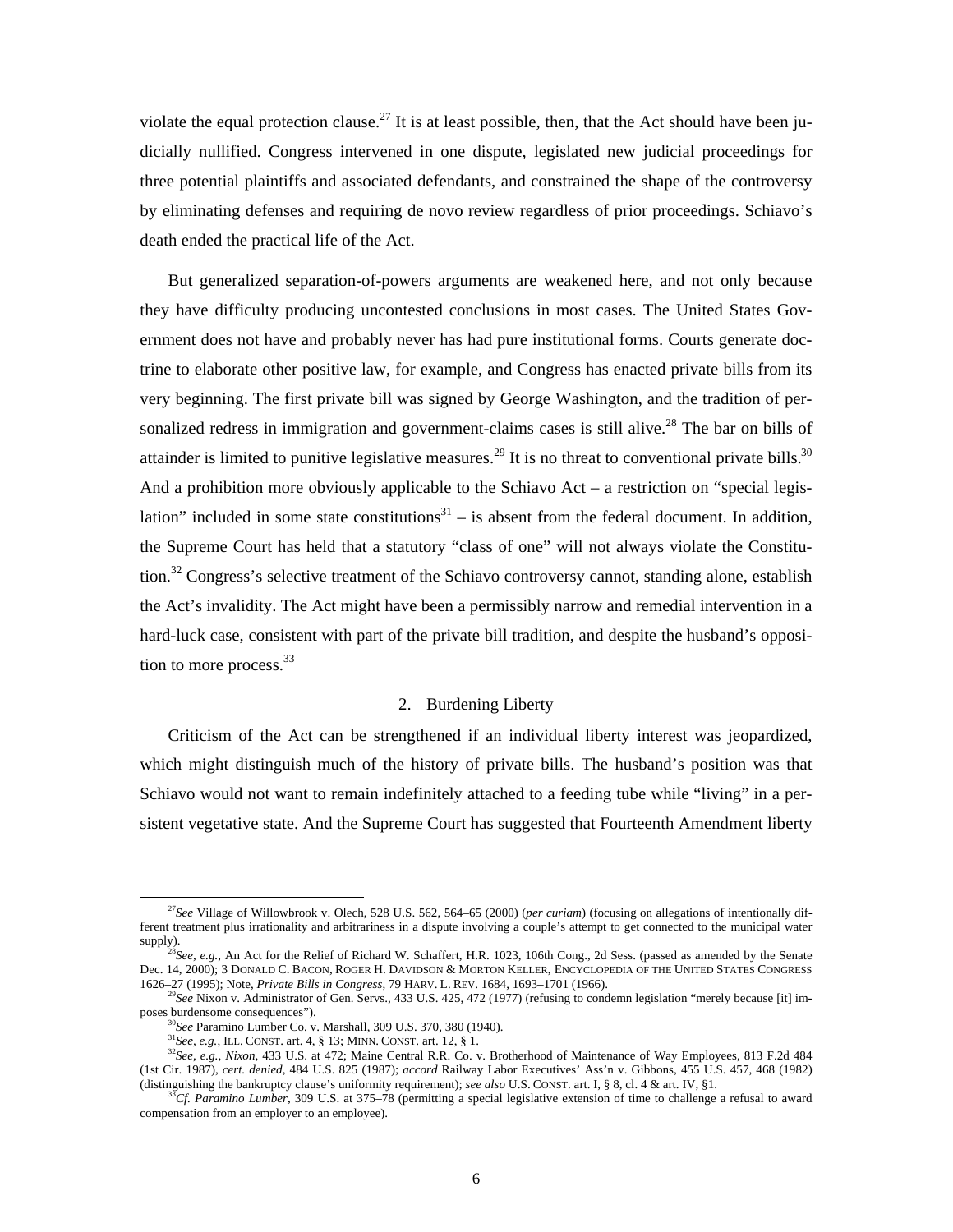reaches a person's choice to refuse artificially delivered nutrition and water.<sup>34</sup> One might worry that the Act unconstitutionally burdened Schiavo's liberty to refuse treatment by adding a new avenue for judicial assessment of her situation, at the behest of those who were obviously opposed to the discontinuation of care. Although concern for "right-to-die" choices does not depend on Congress targeting one case, a one-case-only burden might be even more difficult to defend.

 But describing this criticism destroys its force. The argument turns on Schiavo's preferences before her injury (or her simulated post-injury preferences), which involves a factual allegation that her parents rejected. At the very least, they believed their daughter was more mentally functional than others supposed and that she would want (or actually did want) to continue living. To be sure, the Florida state courts disagreed. A trial court earlier found, by clear and convincing evidence, that Schiavo would have preferred to die in these circumstances.<sup>35</sup> Relying on prior judicial proceedings, however, presents a new issue. Schiavo's personal liberty interest in deciding the course and extent of her care was not jeopardized by legislation extending judicial process over federal claims, unless her opposition to additional care was a given – and it was not.

 Indeed, her parents ultimately claimed that Schiavo had a constitutional right to *continue* artificial feeding.<sup>36</sup> This claim was premised on their belief that Schiavo would want (or, again, actually did want) continued care. Had that belief been factually accurate, more process would have advanced rather than hindered the asserted liberty.<sup>37</sup> The "procedural due process" claim was equally secure. According to the parents, the state courts provided inadequate or biased proceedings in reaching a conclusion about their daughter's wishes.<sup>38</sup> We can safely assume that a life or liberty interest was at stake in the state litigation, and deficient process can be a constitutional violation even if the state reaches an *accurate* conclusion.<sup>39</sup> At least nominal damages would then be available for the due process violation. True, substantial compensatory damages sound inappropriate insofar as Schiavo lacked consciousness during the allegedly flawed proceedings. And it would have made little sense to nullify the state court order if it represented the legally correct decision based on accurate factual findings. But to repeat, the parents did not accept those findings and, thus far, we have not identified a constitutional barrier to their obstinacy.

<sup>&</sup>lt;sup>34</sup>See Cruzan by Cruzan v. Director, Missouri Dep't of Health, 497 U.S. 261, 278–79 (1990); *see also* Sell v. United States, 539 U.S. 166, 178 (2003) (discussing prisoners' interest in preventing administration of antips

<sup>&</sup>lt;sup>35</sup>See In re Guardianship of Schiavo, No. 90-2908GD-003, at 9 (Fla. Cir. Ct. Feb. 11, 2000).<br><sup>36</sup>See Schiavo ex rel. Schindler v. Schiavo, 358 F. Supp. 2d 1161, 1167 (M.D. Fla. 2005) ("Plaintiffs allege that 'depriving [Schiavo] of nutrition and hydration contrary to her wish to live is a violation of her Fourteenth Amendment right to life.""). The par-<br>ents also raised Eighth Amendment and equal protection claims. See id. at 1167.

<sup>&</sup>lt;sup>37</sup>This seems true for the parents' free exercise of religion claim as well as their substantive due process claim. See Schiavo, 358 F. Supp. 2d at 1167–68; Schiavo ex rel. Schiadler v. Schiavo, 357 F. Supp. 2d 1378, 138

<sup>&</sup>lt;sup>8</sup>See Schiavo, 357 F. Supp. 2d at 1384–87; see also Schiavo, 358 F. Supp. 2d at 1166–67 (describing the parents' argument that decisions to stop hydration and nutrition require clear and convincing evidence that the incapacitated person would have made that decision).

<sup>&</sup>lt;sup>39</sup>See Carey v. Piphus, 435 U.S. 247, 266 (1978).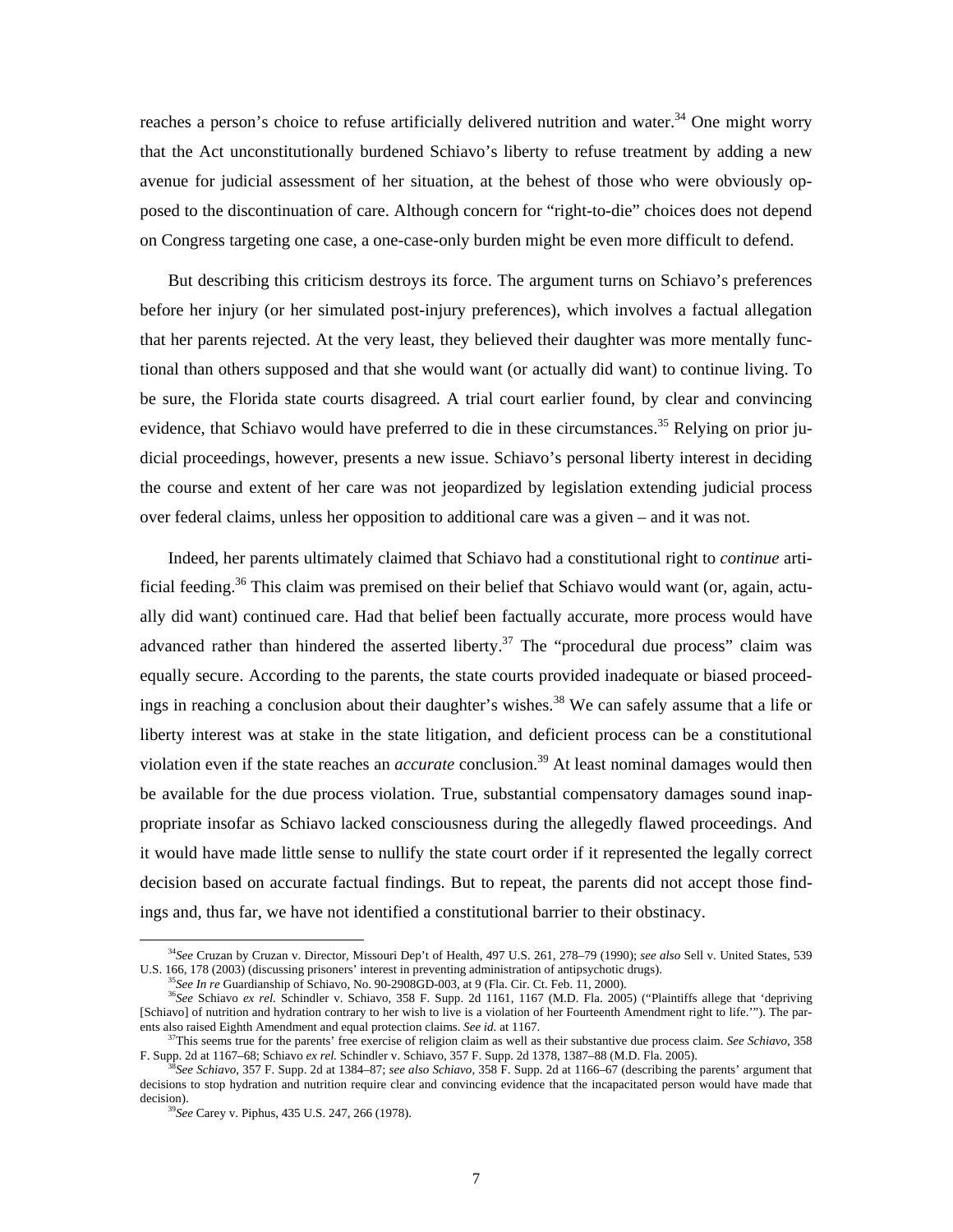#### 3. Unsettling Judgments

 If the above is correct, then the Act's constitutionality probably rests on the significance of prior judicial proceedings. Precisely targeted legislation is not necessarily invalid; and identifying an intolerable burden on Schiavo's liberty depends on acceptance of state court conclusions about her preferences. Without determining the significance of past process, no federal court could know whether Schiavo's (imputed) choice was being subjected to outrageously atypical procedural burdens – or instead safeguarded by thankfully extraordinary legislative concern. But if state judicial conclusions deserve respect, then the Act is in trouble. Congress would be effectively telling the husband, "Double or nothing," without the "double."

 Constitutional text does not answer this objection but case law provides some support. The full faith and credit clause in Article IV dictates respect for State A's judgments in State B's courts, while saying nothing about federal courts and providing Congress ultimate authority over the effect of a prior state proceeding. Still, the Supreme Court recognizes the importance of finality in court judgments, if the proposed basis for reopening was not established beforehand. *Plaut v. Spendthrift Farm, Inc.*40 is the key case. It invalidated a federal statute insofar as it required federal courts to reopen final federal judgments in civil lawsuits. Concluding that the statute violated separation-of-powers principles, the majority opinion emphasized the judicial function of actually deciding cases, along with founding era examples of state legislatures granting new trials or otherwise interfering with the adjudication of particular cases.<sup>41</sup> The Schiavo Act was similar.<sup>42</sup>

 Yet *Plaut*'s holding does not settle the matter. First of all, the Schiavo controversy involved state rather than federal court judgments. The *Plaut* opinion reserved due-process-based arguments as a way of limiting its holding, and its rule might stop short of insulating state judgments from federal statutes.<sup>43</sup> The opinion also distinguished judgments of territorial courts and administrative agencies,<sup>44</sup> which might suggest a category of non-Article III tribunals deserving less

 $^{40}$ 514 U.S. 211 (1995).<br> $^{41}$ *See id.* at 218–19, 221–23.

<sup>41</sup>*See id.* at 218–19, 221–23. 42Justice Breyer would have limited *Plaut*'s holding to legislation targeting a small class of cases. *See id.* at 240–41 (concurring opinion); *accord* INS v. Chadha, 462 U.S. 919, 966–67 (1983) (Powell, J., concurring). Such targeting, which Justice Breyer used to more tightly analogize the federal statute to the typical judicial function, is obviously present in the Schiavo Act, and not necessary for a constitutional violation in the eyes of the Plaut majority.

<sup>&</sup>lt;sup>43</sup>To be precise, the Court said it wished to avoid calling into question state *legislation*, *see Plaut*, 514 U.S. at 226–27, 234, which indicates even less about state court *judgments*. 44*See id.* at 232.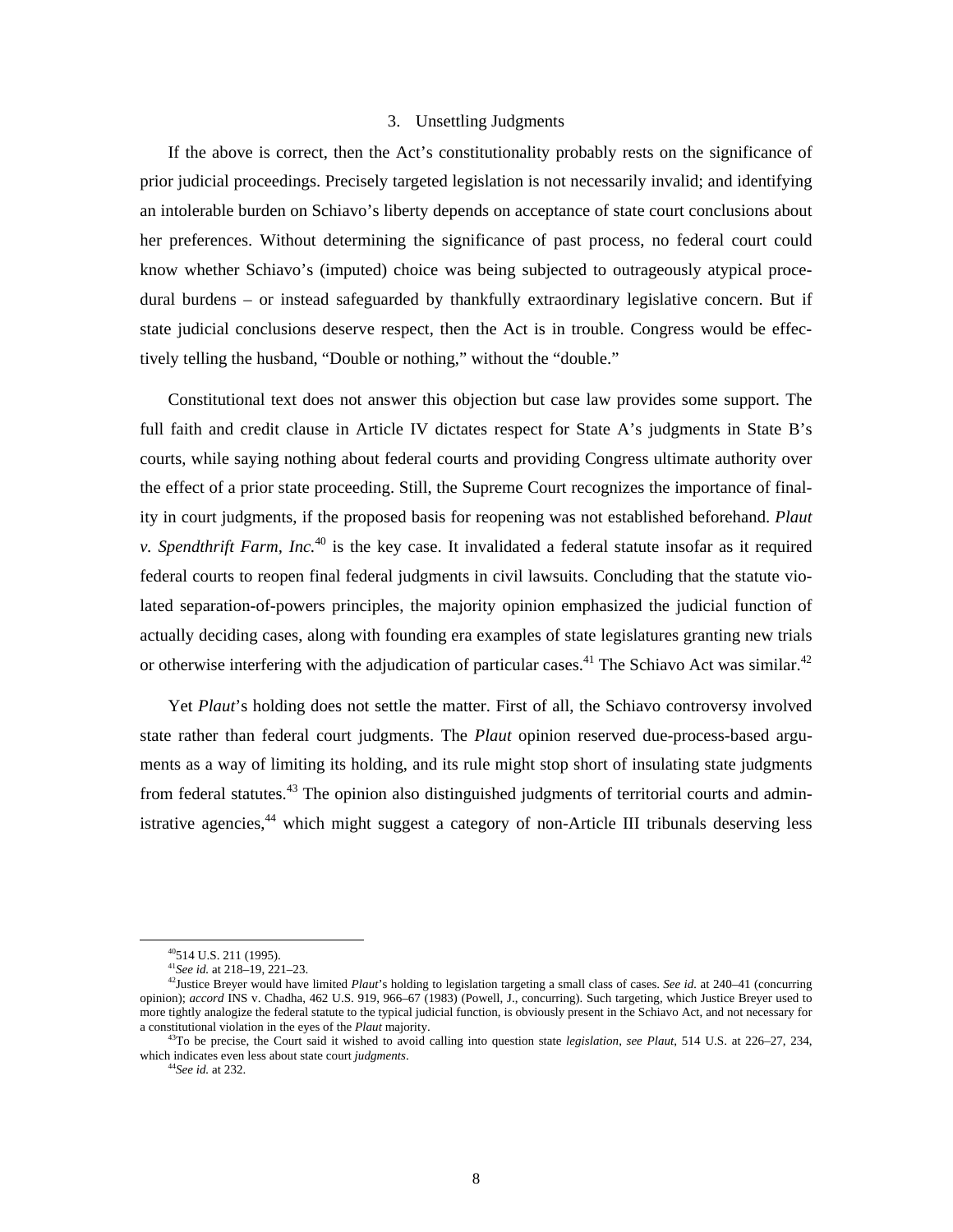constitutional respect.<sup>45</sup> Furthermore, a New Deal era decision upheld federal price control legislation that prevented eviction pursuant to state court judgments.  $46$ 

 It might be hard to believe that *Plaut* would have come out the other way had the litigation been concluded in a state court. Federalism arguments aside, an originalist might recall that Congress need not have established lower federal courts at all, and then wonder why it ought to have greater authority to reopen state court judgments in a hypothetical system dependant on their triallevel jurisdiction. If such reopening was forbidden in 1789, in line with common criticism of state legislatures acting as appellate tribunals, then a contrary result seems difficult to support with subsequent developments. State courts might be more likely to err when adjudicating federal claims than are federal courts; but that assertion is contested<sup>47</sup> and hardly accepted in contemporary Supreme Court decisions.<sup>48</sup>

 A state/federal distinction is not the only potentially relevant boundary, however. Outstanding injunctions have been treated differently from judgments in damages actions. In *Miller v. French*, 49 the Court distinguished *Plaut* while evaluating a federal statute that required reconsideration of prison-reform injunctions.<sup>50</sup> The state trial court's order in the *Schiavo* case could be treated similarly.51 At the same time, *Miller* could distinguish itself. The opinion relies on a congressional decision to change the underlying rule of decision.<sup>52</sup> But the Schiavo Act emphatically does *not* alter the law by which the parents' claims would have been assessed. Substantive law was untouched. We can therefore surmise, but cannot know, how the Supreme Court would judge the Act.

Narrowly stated and with attention to precedent, the constitutional issue devolves into something like this: whether Congress has authority to require federal courts to adjudicate federal claims without regard to a prior state court judgment awarding injunctive relief, where the federal statute does not alter the substantive rules of decision (although it does eliminate certain defenses) and where one controversy is selected for special treatment. But however narrow the question, the

<sup>&</sup>lt;sup>45</sup>*Cf.* Martin v. Hunter's Lessee, 14 U.S. (1 Wheat.) 304 (1816) (upholding appellate jurisdiction over state court decisions); Printz v. United States, 521 U.S. 898, 928–29 (1997) (cabining the federal government's authority to direct the actions of state officers, but distinguishing state courts); New York v. United States, 505 U.S. 144, 178–79 (

 $^{46}$ See Fleming v. Rhodes, 331 U.S. 100, 102, 106–07 (1947) (rejecting a vested rights argument assertedly grounded in due process, but focusing on retroactivity).

<sup>&</sup>lt;sup>47</sup>See MARTIN H. REDISH & SUZANNA SHERRY, FEDERAL COURTS: CASES, COMMENTS AND QUESTIONS 271-75 (5th ed. 2002) (surveying the parity debate).<br>
<sup>48</sup>*See, e.g.*, Tafflin v. Levitt, 493 U.S. 455, 458 (1990); Stone v. Powell, 428 U.S. 465, 493–94 n. 35 (1976).<br>
<sup>49</sup>530 U.S. 327 (2000).<br>
<sup>50</sup>*See id.* at 342–45.

<sup>&</sup>lt;sup>51</sup>See supra note 2.<br><sup>52</sup>See *See Supra* note 2.<br><sup>52</sup>See Miller, 530 U.S. at 342. The idea seems to be that, if Congress changes substantive law, it is not directing courts to interpret and apply existing law as the legislature prefers.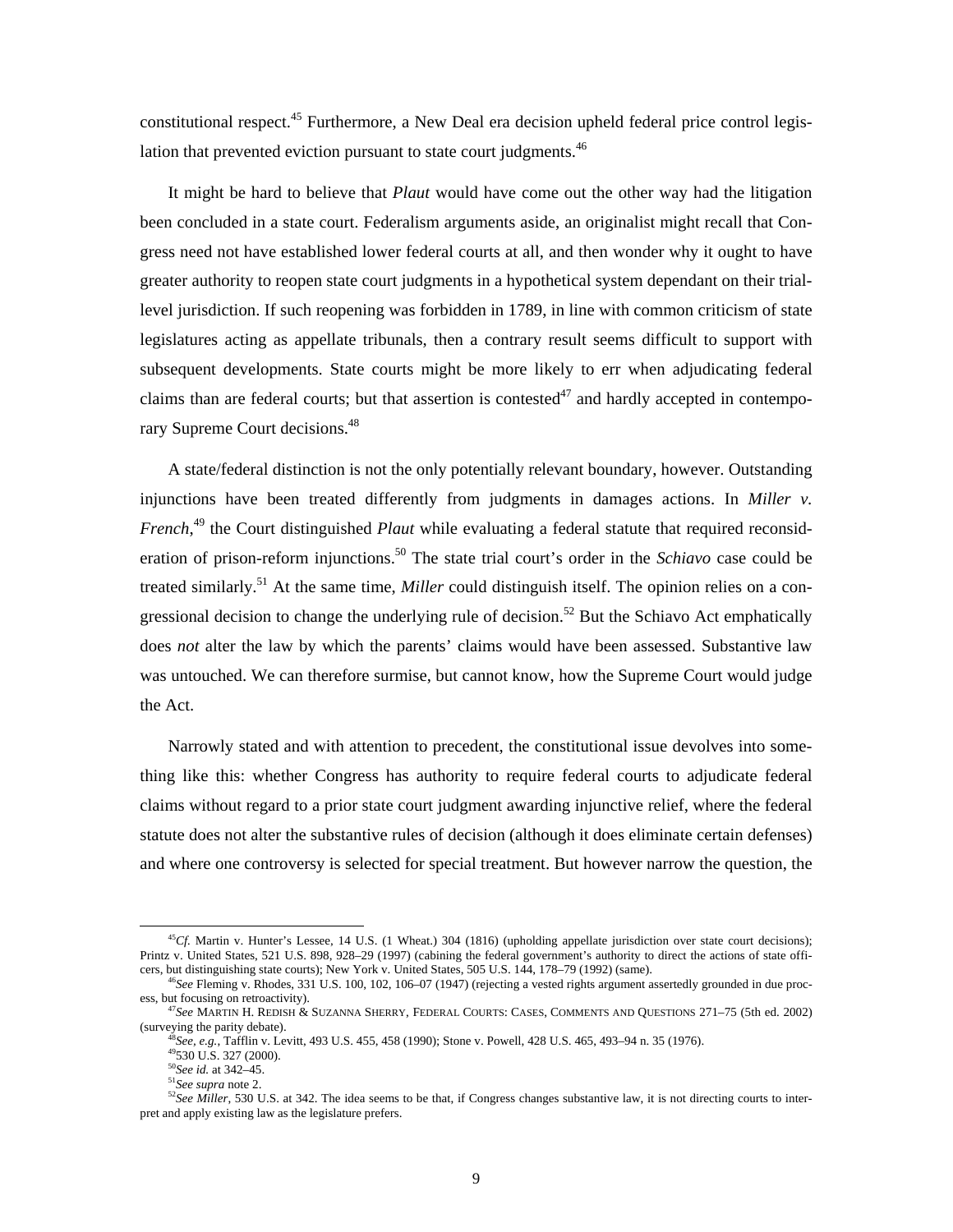best answer is intertwined with the broader problem of excessive process in government decision making.

#### B. EXCESSIVE PROCESS IN CONSTITUTIONAL LAW

 As a matter of public policy, there is no question that a decision-making process can be excessive. For my purposes, "excessive" simply means too costly on net for private parties, the state, or both. And by "process" I mean conduct that is both (1) required by law, including that which may be demanded by private parties,  $53$  and (2) for the purpose of reaching any government decision.<sup>54</sup> Opposition to excessive process is shared by everyone from Ronald Dworkin to Richard Posner to Charles Dickens can agree.<sup>55</sup> In the same spirit, *Mathews v. Eldridge*<sup>56</sup> famously recognized the costs of added process as an "interest" that helps cabin constitutional demands for *more* process.<sup>57</sup>

 It should be easy to see why caps on decision costs are attractive. Whatever praiseworthy objectives a process might achieve – accurate information about existing law and historical fact, just application of law to individual cases, creation of socially beneficial new law, moral legitimacy and peaceful acceptance of government decisions<sup>58</sup> – those benefits come at a price. Losses from process are counted not only in time or dollars, but also opportunity costs of all kinds plus the burdens of extended uncertainty, delay, and conflict. These costs are widely suffered: by decision-makers, by other participants in the process, and by society.<sup>59</sup> Our support for extensive de-

 <sup>53</sup>*See, e.g.*, U.S. CONST. amend. VI (guaranteeing criminal defendants compulsory process to obtain witnesses).

<sup>&</sup>lt;sup>54</sup>Cf. Cochrane v. Deener, 94 U.S. 780, 787–88 (1877) ("A [patentable] process is a mode of treatment of certain materials to produce a given result."). This definition is not tied down by the substance/procedure distinction at stake in the Rules Enabling Act, 28 U.S.C. § 2072(a)–(b). Examples of "process" include notice requirements, hearings, methods of information collection, decisionmaker deliberation, written explanations, and appeals. But for now, it seems best to simplify the analysis by excluding some aspects of "process" most-broadly defined, such as mechanisms for financing decision-making and/or deterring its use – including filing fees and campaign contributions. The same can be said for substantive law governing elements of a claim or defense. Decision costs are affected by selecting rules as opposed to standards (in the law-and-economics sense, *see* Louis Kaplow, *Rules Versus Standards: An Economic Analysis*, 42 DUKE L.J. 557, 561 (1992)), but I make no claim about whether the Federal Constitution favors one or the other.

Finally, I express no firm opinion on the degree to which some controversies should not be "decided" with any real finality. (Perhaps much legislative business falls into this category.) I will assume that a meaningful decision can be specified and is desired by all interested parties. 55*See* CHARLES DICKENS, BLEAK HOUSE 13–14 (Oxford Univ. Press, 1996) [1853] (discussing the everlasting suit of *Jarndyce v.* 

*Jarndyce*); RONALD DWORKIN, A MATTER OF PRINCIPLE 77–78, 84, 92 (1985) (denying rights to the most accurate possible procedures); RICHARD A. POSNER, ECONOMIC ANALYSIS OF LAW ch. 21 (6th ed. 2003). <sup>56</sup>424 U.S. 319 (1976).

<sup>&</sup>lt;sup>57</sup>*Id.* at 335 (listing "the Government's interest, including . . . the fiscal and administrative burdens that the additional or substitute procedural requirement would entail").

<sup>58</sup>*See, e.g.*, E. ALLAN LIND & TOM R. TYLER, THE SOCIAL PSYCHOLOGY OF PROCEDURAL JUSTICE 66–83 (1988) (connecting perceptions of procedural "fairness" to satisfaction and compliance with outcomes); Jerry L. Mashaw, *The Supreme Court's Due Process Calculus for Administrative Adjudication in* Matthews v. Eldridge*: Three Factors in Search of a Theory of Value*, 44 U. CHI. L. REV. 28 (1976) (adding individual dignity and equality as procedural values); Robert E. Scott, *Constitutional Regulation of Provisional Remedies: The Cost of Procedural Due Process*, 61 VA. L. REV. 807, 810 (1975) (concentrating on accuracy in adjudication); Lawrence B. Solum, *Procedural Justice*, 78 S. CAL. L. REV. 181 (2004) (emphasizing participation to foster "legitimacy"); *cf.* DWORKIN, *supra* note 55, at 72–73, 102–03 (struggling to identify moral harm from inadequate process). 59*See generally* POSNER, *supra* note 55, at 563; Scott, *supra* note 58, at 810.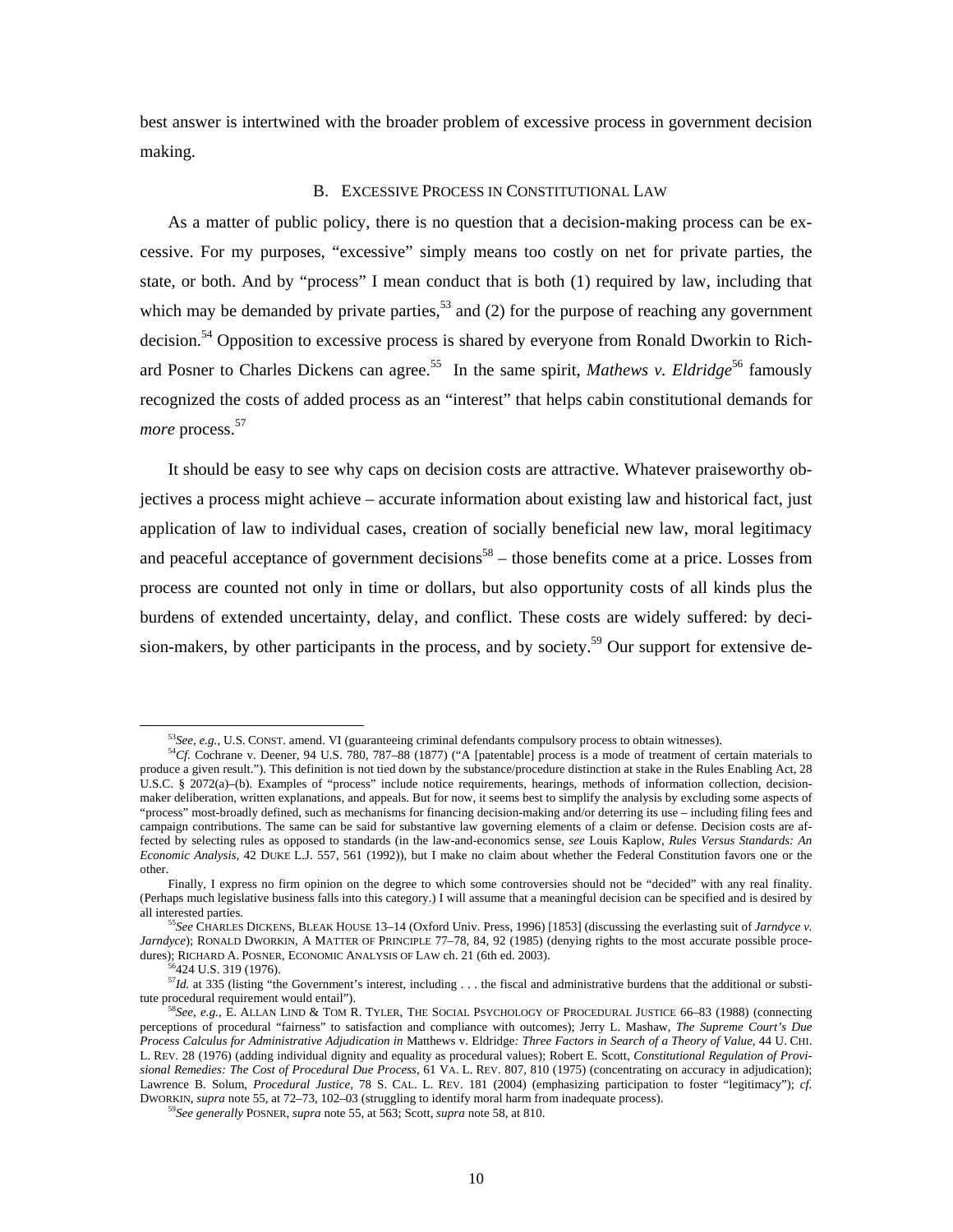cision-making protocols should then vary with circumstances, including the costs of erroneous judgment.

 We certainly will disagree about when the costs become excessive. But anybody should be able to cite examples of decision-making so protracted or onerous that their tolerance for squabbling or hand wringing runs out. Consider the multi-forum, multi-decade fight over nuclear waste storage at Yucca Mountain in Nevada.<sup>60</sup> Or the most oppressive discovery demands of the most aggressive litigators.<sup>61</sup> Or the filibuster of judicial nominees – and perhaps the accompanying debate on the desirability and constitutionality of the filibuster.<sup>62</sup> Or those lawsuits, agency rulemaking procedures, immigration proceedings,  $63$  and even presidential elections that seem to drag on endlessly. Some questions are not worth considering for very long, and perhaps no question deserves to be considered for a lifetime.

 The constitutional question is not the same as the policy question, however. The issue we are interested in is whether federal constitutional law does or ought to contain a judicially enforceable norm against "undue process." Even if we could settle on a norm, practical questions of implementation must be resolved.<sup>64</sup> Federal courts might not be the ideal institution for enforcing the ideal norm. It might be best if their judgment on at least certain aspects of the matter were either irrelevant or respectful of assessments made by others. In this space I cannot provide all of the consideration that these issues deserve, but I can offer a foundation for future work.

#### 1. Process Floors and Ceilings in Current Law

 If forced to characterize the U.S. Constitution as generally imposing either floors or ceilings on process, the choice is easy. Our constitutional text is bursting with procedure. Obvious examples are the due process clauses of the Fifth and Fourteenth Amendments, as conventionally understood.<sup>65</sup> These clauses safeguard a wide range of private losses and are not expressly limited to particular government actors.<sup>66</sup> Other commonly invoked provisions speak to process associated

 <sup>60</sup>*See* Nuclear Energy Inst. v. EPA, 373 F.3d 1251, 1257–62, 1268–73 (D.C. Cir. 2004) (*per curiam*) (rejecting the agency's

<sup>&</sup>lt;sup>61</sup>Cf. *In re* Convergent Technologies Sec. Litig., 108 F.R.D. 328, 330, 333, 349 (N.D. Cal.1985) (refusing to compel immediate answers to about 1,000 interrogatories).

<sup>&</sup>lt;sup>62</sup>*But cf.* Michael J. Gerhardt, *The Constitutionality of the Filibuster*, 21 CONST. COMMENT. 445, 446 & n.4 (2004) (noting little past treatment by legal scholars).

<sup>&</sup>lt;sup>63</sup>See Gaur v. Gonzalez, 124 Fed. Appx. 738, 743 (3d Cir. 2005) (noting that the agency initiated proceedings 16 years ago and took 9 years to decide the immigrant's appeal).

<sup>&</sup>lt;sup>64</sup>See, e.g., NEIL K. KOMESAR, IMPERFECT ALTERNATIVES: CHOOSING INSTITUTIONS IN LAW, ECONOMICS, AND PUBLIC POLICY 5 (1994); LAWRENCE G. SAGER, JUSTICE IN PLAINCLOTHES: A THEORY OF AMERICAN CONSTITUTIONAL PRACTICE 6 (2004); David A. Strauss, *The Ubiquity of Prophylactic Rules*, 55 U. CHI. L. REV. 190, 208 (1988); Cass R. Sunstein & Adrian Vermeule, *Interpreta-*

<sup>&</sup>lt;sup>65</sup>See, e.g., Wilkinson v. Austin, 125 S. Ct. 2384 (2005); Hamdi v. Rumsfeld, 542 U.S. 507 (2004); Mathews v. Eldridge, 424 U.S. 319 (1976); Fuentes v. Shevin, 407 U.S. 67 (1972).

<sup>&</sup>lt;sup>66</sup>Courts tend to balk at supplementing rulemaking processes, however. *See* Vermont Yankee Nuclear Power Corp. v. Natural Resources Defense Council, 435 U.S. 519, 524 (1978); Bi-Metallic Inv. Co. v. State Bd. of Equalization, 239 U.S. 441, 445 (1915).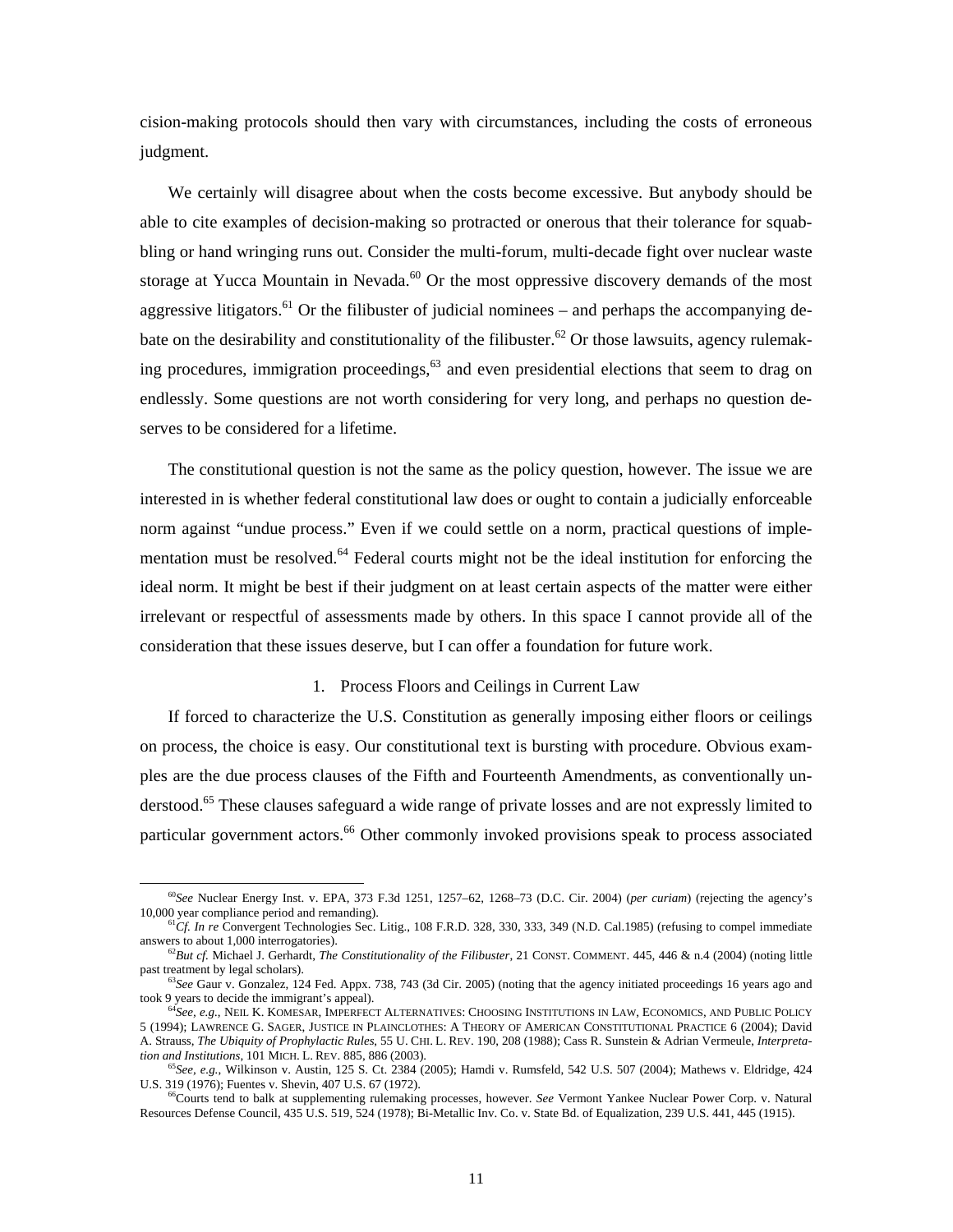with courts, especially on the criminal side. The Fifth Amendment requires indictment by grand jury in certain cases. The Sixth Amendment imposes on government a duty to inform the criminally accused of the nature of the accusation, guarantees confrontation of adverse witnesses and compulsory process for obtaining other witnesses, and ensures access to counsel. Article III, Section 2, establishes a right to demand trial by jury in certain criminal proceedings, and the Seventh Amendment does likewise for civil trials.<sup>67</sup>

 Process floors are imposed in circumstances beyond adjudication, too. Aside from the Fourth Amendment's warrant requirements, consider the processes for generating positive law. The institutions and procedures involved in legislation and constitutional amendment are almost comically demanding, with bicameralism only the first headache for proponents of change. Madisonian republicanism was intended, in part, to make a virtue of gridlock. Granted, these machinations are not endless. We have two rather than three houses of Congress to approve legislation, and no chance that a third house is permissible without a formal constitutional amendment.<sup>68</sup> It is nevertheless difficult to extract from the text an overarching commitment to procedural parsimony.

 Accordingly, process ceilings are less apparent. The Federal Constitution lacks an explicit, general commitment to limiting the burdens of government decision making.<sup>69</sup> A careful search exposes only a few places where the document indicates that decisions will be swift or final or otherwise capped as to burden. Criminal defendants – who enjoy guarantees of both minimum and maximum procedure that may increase government losses – are immunized from double jeopardy, cannot be forced to testify against themselves, and must receive a speedy trial under the Fifth and Sixth Amendments. Jury findings of fact may not be re-examined under the Seventh Amendment. And states are obligated to give full faith and credit to each other's judicial proceedings.<sup>70</sup> But that's about it. No simple, unified, anti-process principle emerges from these provisions. They mix skepticism of big government with respect for community judgment and a general rule for resolving certain inter-state conflicts.

 At this date, judicial precedent adds little to the notion of undue process. Courts rarely address complaints from private parties that government has imposed unconstitutionally excessive

<sup>&</sup>lt;sup>67</sup>See also U.S. CONST. amend. XIII (abolishing slavery except as a post-conviction penalty).<br><sup>68</sup>Contrast the congressional committee structure and (perhaps) filibusters ended only by supermajority vote. *See* U.S. CONS

<sup>&</sup>lt;sup>69</sup>Cf. GA. CONST. art. VI, § IX, para. I (the judiciary must provide "speedy, efficient, and inexpensive resolution of disputes and prosecutions"); ILL. CONST. art. I, § 12 (guaranteeing prompt justice).

 $^{70}$ Congress may dictate the effect of such proceedings. *See* U.S. CONST. art. IV, § 1.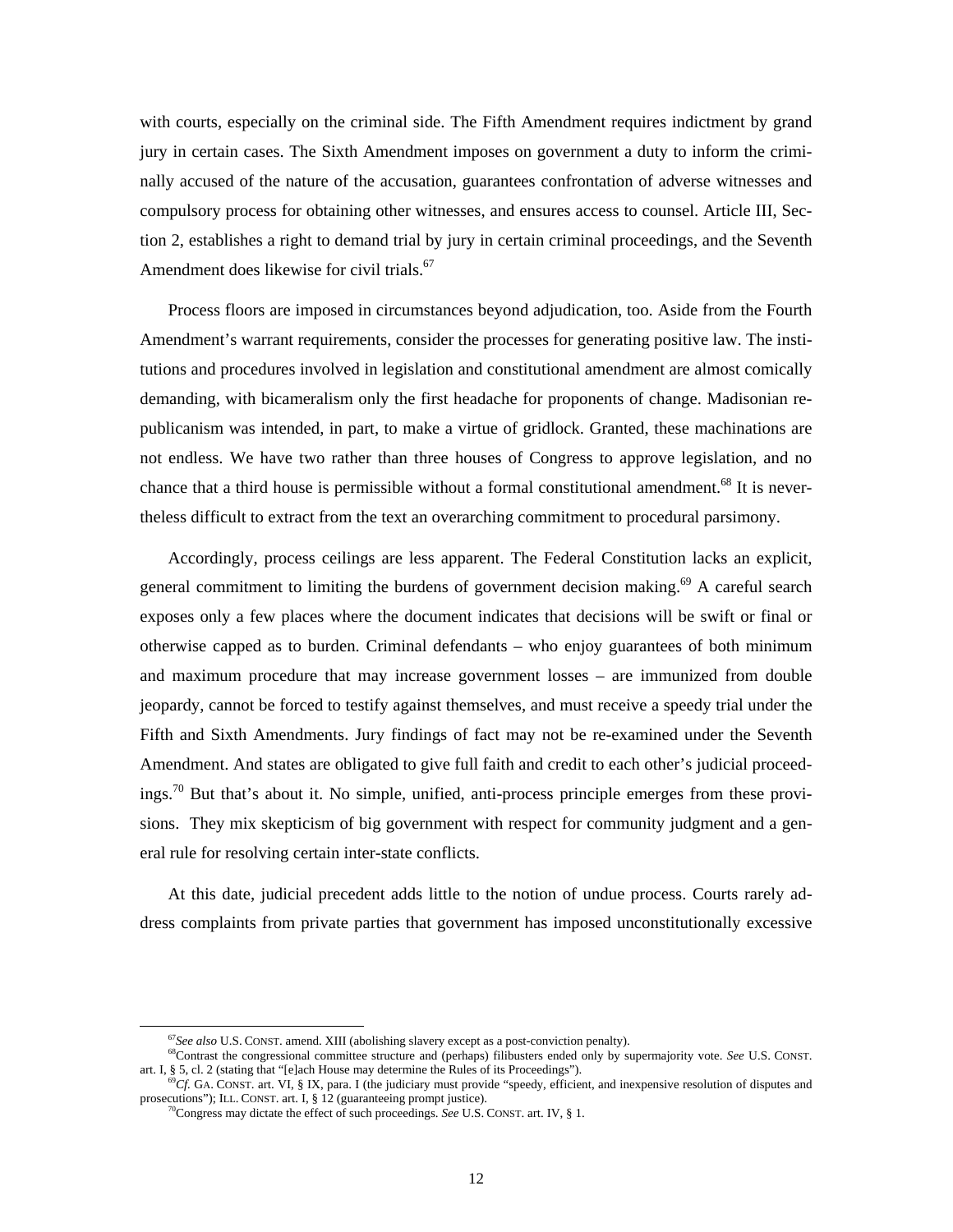process, and they have vindicated such concerns even less frequently.<sup>71</sup> There are just a handful of situations in which the judiciary is likely to accept undue process objections.

 Most significant, other constitutional values can be threatened by lots of process. One of these values condemns invidious or arbitrary government action.<sup>72</sup> Courts must see something better than animosity before they will legitimate burdens imposed by the state. An excessive decision-making process could violate this principle. The same goes for more specific constitutional values. No court would permit a legislature to impose heightened evidentiary requirements on free exercise claims or Asian-American plaintiffs.<sup>73</sup> Some actual free speech cases fit this model, too. When government wants to review the content of private expression before licensing its dissemination, courts impose administrative obligations to respond swiftly.<sup>74</sup> Ouick response times might actually increase the cost of a licensing scheme, of course, but these court decisions are still sensitive to the burden on private parties. Likewise in the equal protection field. Courts have occasionally invalidated attempts by one segment of the population to elevate the procedural hurdles that another segment must clear in order to make legal change, such as by entrenching opposition to antidiscrimination laws in state constitutions or city charters.<sup>75</sup> In any event, the presence of additional process is not doing much work here. Process is merely one type of burden made troubling by the impact on independently valued conduct or parties.

 A smattering of other precedent intimates special concern for excessive process. No theme is immediately apparent in these cases and their significance is limited. But there is one standout. There is significant judicial sensitivity to delay  $-$  at least when the decisions of other institutions are under challenge, the private need seems acute, and the justification for inaction underwhelms the courts. Thus, in the context of discretionary government benefits claims, delay is a recognized constitutional problem.<sup>76</sup> Note also that land developers have had some success using state consti-

 <sup>71</sup>*See* Tahoe-Sierra Preservation Council, Inc. v. Tahoe Regional Planning Agency, 535 U.S. 302 (2002) (denying that a temporary development moratorium, to formulate a land use plan, was a per se taking); Lackey v. Texas, 514 U.S. 1045 (1995) (denying certiorari in a case involving an inmate's claim that his long incarceration on death row would render his execution cruel and unusual); Isaacs v. Bowen, 865 F.2d 468, 475–77 (2d Cir. 1989) (rejecting an excessive process claim involving hearings in Medicare appeals); Angstman v. City of Boise, 128 Idaho 575, 578, 917 P.2d 409, 412 (Idaho Ct. App. 1996) (same in the zoning context); Mata v. Montoya, 91 N.M. 20, 21, 569 P.2d 946, 947 (N.M. 1978) (rejecting what appears to be a non-constitutional objection in an employment dispute). *But cf.* Cleveland Bd. of Educ. v. Loudermill, 470 U.S. 532, 547 (1985) ("At some point, a delay in the posttermination hearing would become a constitutional violation."); Barry v. Barchi, 443 U.S. 55, 66 (1979) (condemning delayed hearing without reason in a government employment dispute); Kelly v. Railroad Retirement Bd., 625 F.2d 486, 490 (3d Cir. 1980) (holding that a nearly four-year delay in processing a disability-based benefits claim violated due process despite the agency's plea of inadequate resources); Sayles Hydro Assocs. v. Maughan, 985 F.2d 451, 454–54 (9th Cir. 1993) (holding that a preemption claim was ripe: "[t]he hardship is the process itself").<br>
<sup>72</sup>*See, e.g.*, Romer v. Evans, 517 U.S. 620 (1996).<br>
<sup>73</sup>Setting aside the possibility that "strict scrutiny" might be satisfied.<br>
<sup>74</sup>*See, e.g.*, Freedman v. Maryland, 380 U.S

zens for Equal Protection, Inc. v. Bruning, 368 F. Supp. 2d 980 (D. Neb. 2005) (striking down Nebraska's attempt to constitutionalize its opposition to gay marriage, without finding a federal constitutional obligation to recognize it). 76*See supra* note 71 (collecting cases).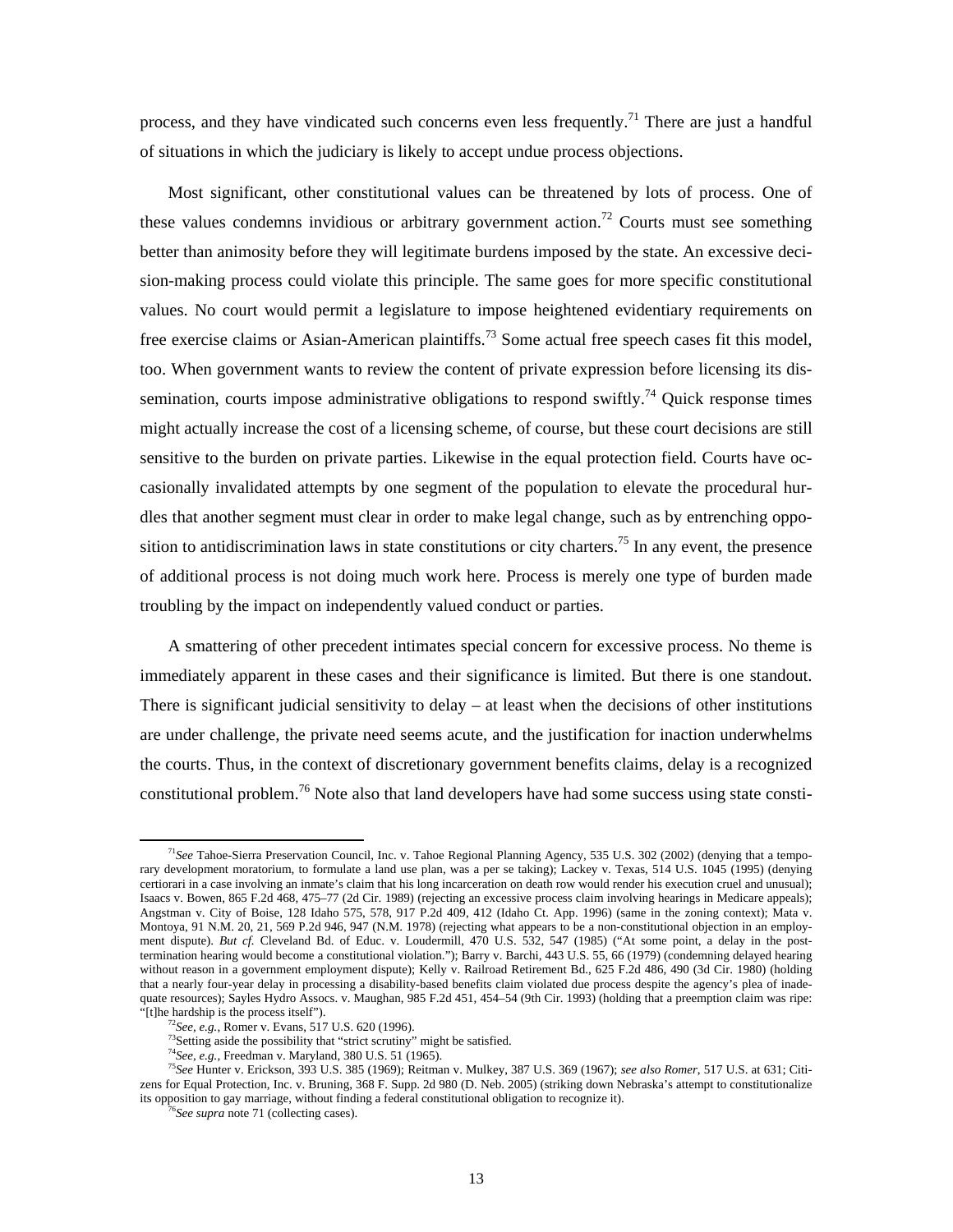tutional law against municipalities trying to slow the pace of change.<sup>77</sup> Delay is obviously not a recently discovered element of decision costs. Impatience for government responses to citizen complaints was present in Magna Carta,<sup>78</sup> and our courts sometimes declare that "justice delayed is justice denied."<sup>79</sup>

 Another example was discussed above: the rule against legislation that retroactively reopens non-injunctive final federal judgments. But the rule is narrow. Nothing about it prohibits Congress from multiplying the grounds for reopening judgments if the legislation applies only prospectively. $80$  Due process cases contribute little else. One aspect of the minimum-contacts test for personal jurisdiction recognizes the burden imposed on defendants by an inconvenient forum.<sup>81</sup> More tangentially, consider state sovereign immunity. States may consent to suit by private parties for damages, but otherwise they are usually immune.<sup>82</sup> These rules have an anti-process character in that states may opt out of litigation without escaping formal legal obligations. Yet like minimum-contacts analysis, sovereign immunity doctrine does not entirely shield states from process burdens. The issue is how, not whether, legal duties will be enforced. Finally, the canon for evaluating whether government has offered *enough* process identifies a competing government interest in cost control.<sup>83</sup> But this is an interest, not necessarily a constitutional concern. For that, we need to think generally about the virtues of an excessive process norm.

#### 2. Excessive Process in Theory

 Little existing law supports any wide-ranging constitutional norm against excessive process. Insufficient process is a far more prevalent force. Is this normatively desirable? We can think

 <sup>77</sup>*See* Mitchell v. Kemp, 176 A.D.2d 859, 575 N.Y.S.2d 337 (N.Y. Sup. Ct. App. Div. 1991) (invoking arbitrariness against a land-use moratorium and a delayed zoning ordinance).<br><sup>78</sup>*See* MAGNA CARTA ¶ 40 (1215) ("To no one will we . . . delay right or justice."), *reprinted in* SOURCES OF OUR LIBERTIES:

DOCUMENTARY ORIGINS OF INDIVIDUAL LIBERTIES IN THE UNITED STATES CONSTITUTION AND BILL OF RIGHTS 1, 17 (Richard L. Perry ed., 1959).

<sup>&</sup>lt;sup>79</sup>*E.g.*, Jones v. Clinton, 72 F.3d 1354, 1363 (8th Cir. 1996) (Beam, J., concurring), *aff'd*, Clinton v. Jones, 520 U.S. 681 (1997); LAURENCE J. PETER, PETER'S QUOTATIONS 276 (1977) (attributed to William Gladstone). The concept of delay helps illuminate a distinction between objections to excessive decision costs (broadly understood) and "too much process." Delay can generate decision costs that fall on interested parties. But an objection to delay will not necessarily isolate a feature of the decision-making process for elimination. The objection could simply be that a hearing take place sooner rather than later. Likewise, the best remedy for delay might not be "less process" but rather more resources to handle the workload. I use terms like "excessive process" loosely. I mean to capture the idea of decision costs, including the burden that results when government decision-makers act at a leisurely pace.<br><sup>80</sup>The *Plaut* Court did suggest that the federal judiciary might be free to raise preclusion

Spendthrift Farm, Inc., 514 U.S. 211, 232 & n.6 (1995). But even if this is a constitutionally protected prerogative, Congress may control the effect of state judgments in other state courts and may legislate preclusion rules for other contexts and for federal judgments.

See, e.g., 28 U.S.C. § 1738.<br><sup>81</sup>See World-Wide Volkswagen Corp. v. Woodson, 444 U.S. 286, 292 (1980); Kevin C. McMunigal, *Desert, Utility, and Mini-*<br>mum Contacts: Toward a Mixed Theory of Personal Jurisdiction, 108 YALE

 ${}^{2}See$  Alden v. Maine, 527 U.S. 706, 755–77 (1999) (noting consent and other limits); see also Nevada Dept. of Human Resources v. Hibbs, 538 U.S. 721, 724–29 (2003). Constitutionally inspired respect for the states might also help explain some courtfashioned restrictions on habeas corpus. *See* Teague v. Lane, 489 U.S. 288, 308 (1989); Stone v. Powell, 428 U.S. 465 (1976). But these results might be too derivative – a criminal-justice-related subset of a federalism subset of the general undue process problem. Moreover, these cases have generated enough procedural rules of their own to forestall any snap judgment that they reduce decision costs. 83*See* Mathews v. Eldridge, 424 U.S. 319, 335 (1976).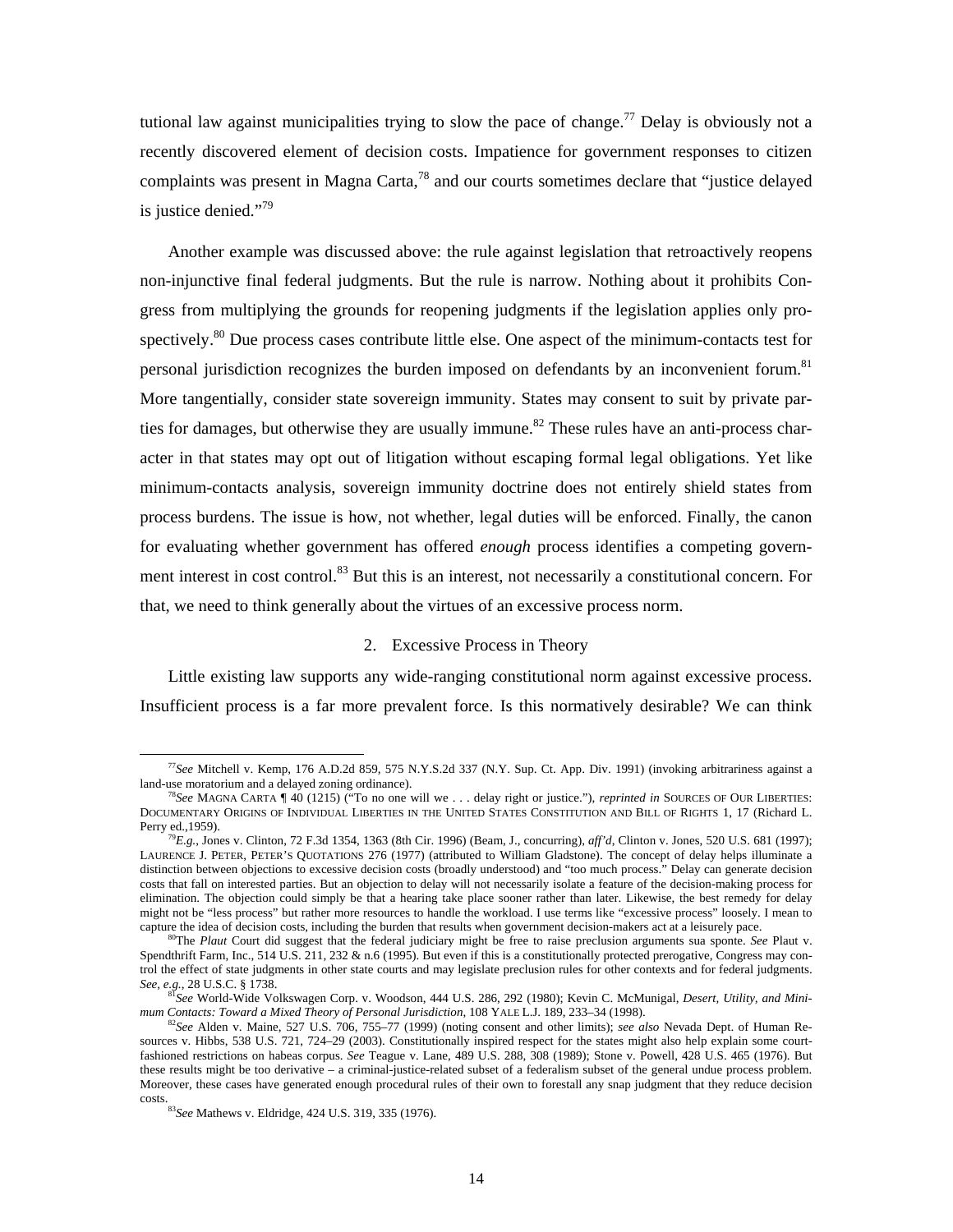about this question from at least two perspectives: rights theory and structural or institutional logic. Neither provides much support for a judicially enforceable undue process claim.

#### *a. Fundamental rights*

 If judicially enforced constitutional law should focus on a set of fundamental human rights, it will be difficult to make room for excessive process objections.<sup>84</sup> This model sits on a contentious normative claim about the character of constitutional law, whatever its descriptive power, and a rights theory can be specified in many ways. But hopefully we can avoid taking positions on those matters. Assuming any such rights theory applies, undue process seems like a poor fit.

 Recall that an undue process objection is founded on costs associated with decision-making: money, time, other resources, uncertainty. But these costs are ubiquitous and, partly for that reason, ordinary. By contrast, demands for additional process might be more easily and more often affiliated with human values typically denominated fundamental, like individual dignity and equal or personalized treatment. Providing a hearing in which a person or her advocate may explain her position might be a dignitary interest of constitutional dimension.<sup>85</sup> And even if it isn't, such participation rights can enhance accuracy in the adjudication of substantive rights. *Preventing* someone from enjoying such participation, for the purpose of saving cash or avoiding hassle, cannot reach the same order of importance in a fundamental rights theory. This seems especially true insofar as costs are shouldered by government officials and anonymous taxpayers. Otherwise, every fundamental human right could develop an anti-right pushing in the opposite direction and the very notion of fundamentality loses meaning.

 To be sure, a theory of rights need not – and cannot, in any practical sense – encompass claims to maximum accuracy in the adjudication of rights regardless of cost. But at least the motivation for enhanced decision-making procedures is tightly connected to arguably imperative concerns.<sup>86</sup> Not so for excessive process concerns, or at least not necessarily so. We might imagine added process that also implicates concerns like dignity and equal respect. Requiring only the poor to personally participate in hearings involving their debts would not only impose ordinary costs on that class; it might also carry an intolerable suggestion of untrustworthiness. Yet this is simply a replay of the rationale for derivative excess process claims: an independent commitment

 <sup>84</sup>*Cf.* DWORKIN, *supra* note 55, at 96 (remarking that "neither party has any right *against* procedures *more* accurate than the accuracy required by" Dworkin's basic procedural right, which he defines in terms of consistency in weighting risks of moral harm from substantive rights violations rather than a set level of accuracy).

<sup>&</sup>lt;sup>85</sup>See Fuentes v. Shevin, 407 U.S. 67, 80–81 (1972) (referring to both fair play and mistaken deprivations); *id.* at n. 22 (downgrading "rather ordinary costs" of process compared to a right to process before a "property" deprivation takes place); Mashaw, *supra* note 58, at 49. 86*See generally* DWORKIN, *supra* note 55, at 76–78.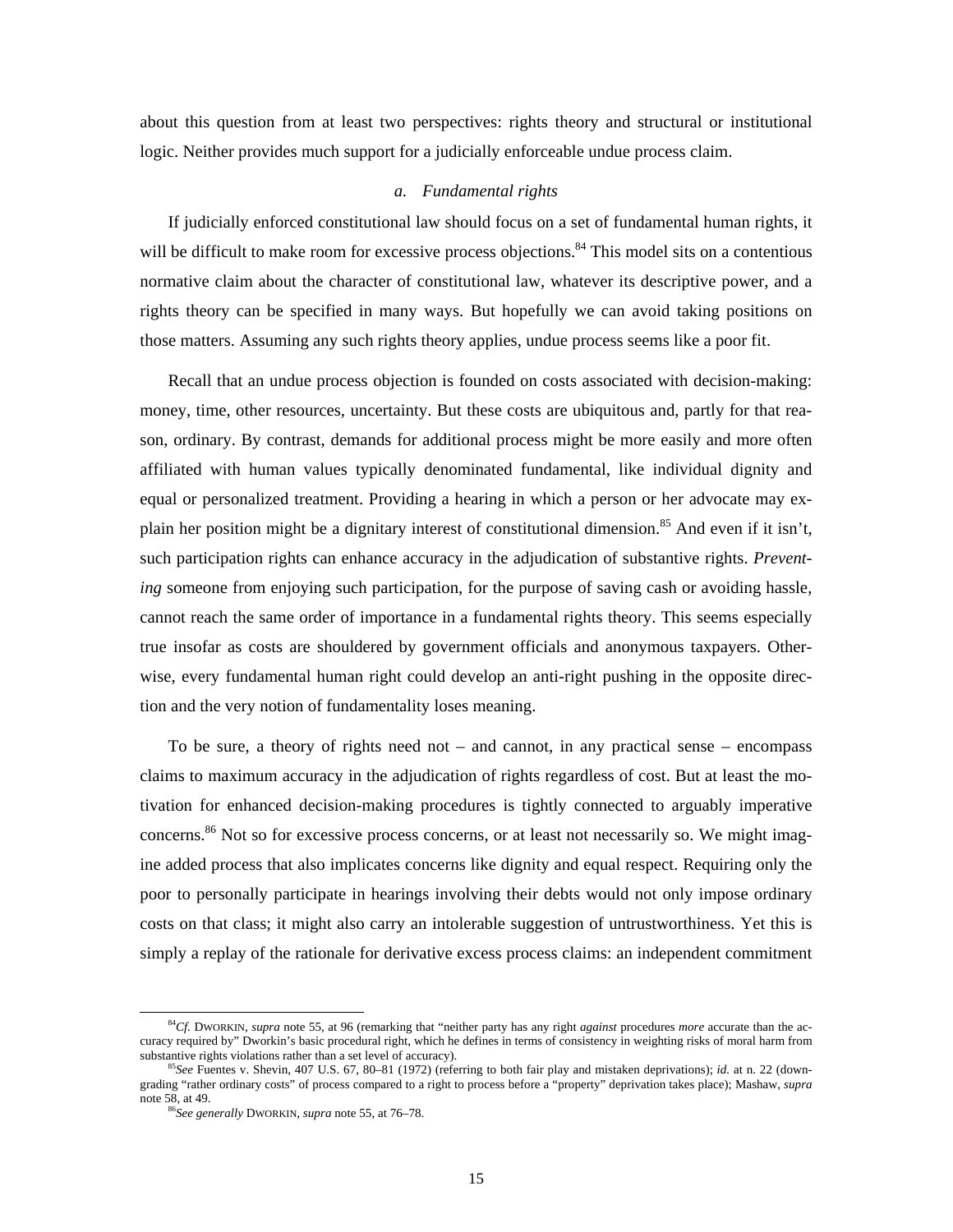with a high (lexical) priority is threatened by more process, yet only coincidently.<sup>87</sup> The essential problem is humiliation, or disregard, or some other value. Process is only a vehicle for the injury. Even if the same doubts can be raised about rights to ample process – that such rights must piggyback on our dedication to other human values – this shared weakness cannot help the argument for rights against excessive process.

 Nothing seems to change if we concede that there is a right to *defeat un*founded claims of right.<sup>88</sup> The concession indicates additive rights to adequate process in the service of accuracy and other procedural values. It need not produce rights in one party to minimize the procedures demanded by another party.

#### *b. Institutional choice and design*

 The cost-based objections propelling the idea of undue process rest more easily within structural arguments and institutional theory. A primary task for such analysis is to choose and design institutions that are most likely to achieve given objectives.<sup>89</sup> Costs of all sorts may be considered. Now, some might confine these arguments to pure policy and deny their relevance to constitutional law. This is not a reason to stop now, though. As with rights theories, so too for institutional theories: we need not concede decisive power to any one of them. If they all suggest the same answer, we might reach a satisfying conclusion without deeper commitments.<sup>90</sup>

 The critical question is what good would be done by judicially cognizable undue process claims. There is no doubt that undesirable costs are associated with government decision-making, and that officials will sometimes err by adding too much process. Indeed, high-cost decisional process might be a way for officials to build turf.<sup>91</sup> Let us assume, moreover, that excessive process is a constitutional violation at least sometimes. The proposal at issue is more pointed, however. It contemplates judicial intervention and, if conventional practices apply, judicial supremacy on the matter. Is this desirable?

 A quick answer is not possible, in part because courts might police any number of institutions in countless circumstances and because there is no simple and consensus model of official behav-

<sup>&</sup>lt;sup>87</sup>See supra text accompanying notes 72–75.<br><sup>88</sup>See generally DWORKIN, *supra* note 55, at 96 ("When issues of substance are at stake, the defendant's rights begin where the plaintiff's leave off ....").

plaintiff's leave off . . . ."). 89*See, e.g.*, David L. Weimer, *Institutional Design: An Overview*, *in* INSTITUTIONAL DESIGN 1, 12 (David L. Weimer ed., 1995) (noting a dialogical strand as well); Elizabeth Garrett & Adrian Vermeule, *Institutional Design of a Thayerian Congress*, 50 DUKE L.J.

<sup>&</sup>lt;sup>90</sup>See CASS R. SUNSTEIN, ONE CASE AT A TIME: JUDICIAL MINIMALISM ON THE SUPREME COURT 249–50 (1999) (discussing in-<br>completely theorized agreements).

<sup>&</sup>lt;sup>1</sup>But cf. Daryl J. Levinson, *Empire-Building Government in Constitutional Law*, 118 HARV. L. REV. 915 (2005) (challenging assumptions that government tends to unjustifiably expand in any systematic way).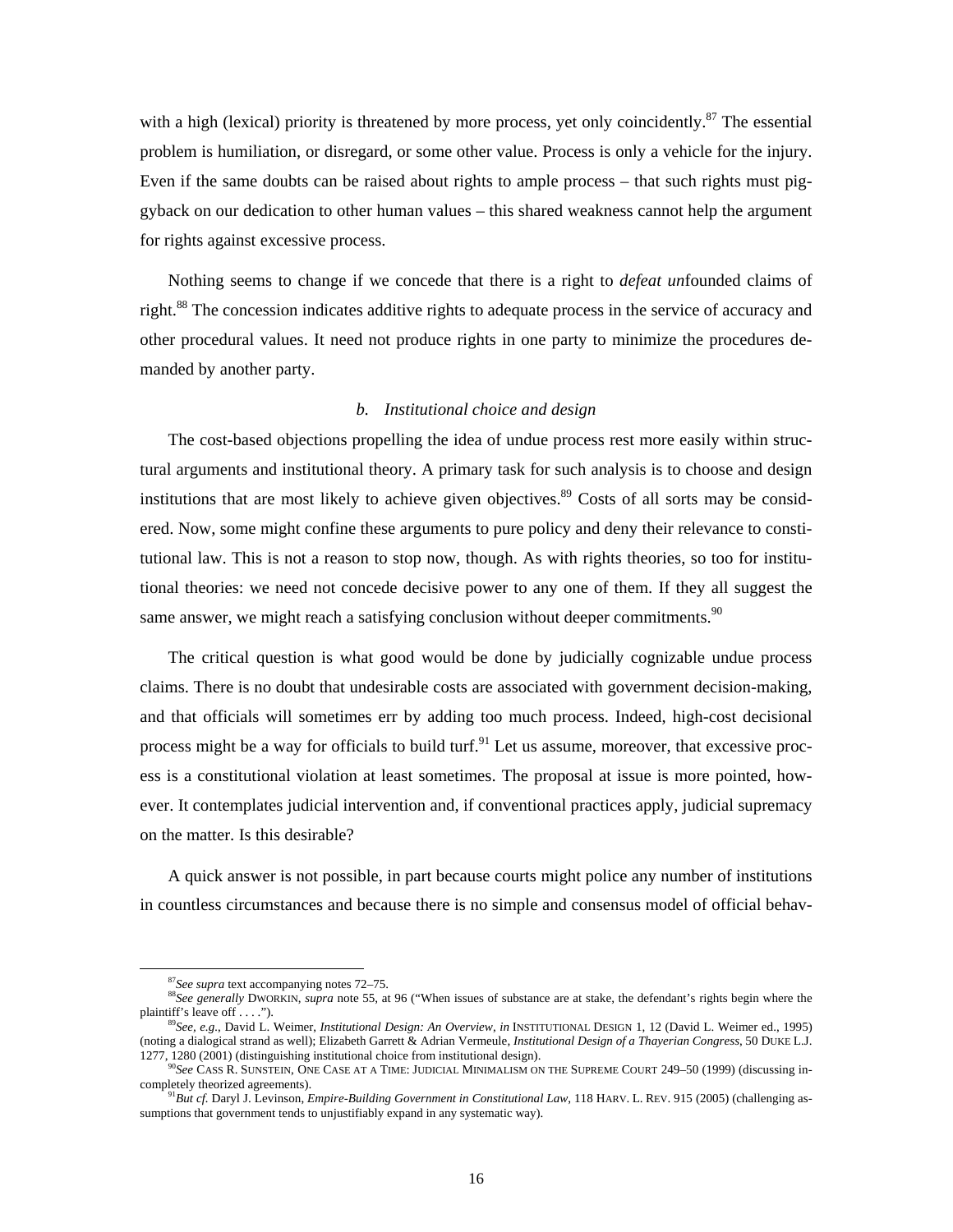$\arccos 92$  Progress nevertheless can be made with an important doubt: it is far from clear that leaving the issue to ordinary law and politics will result in serious and systematic errors.

Without undue process claims, the system would function much the way it does now.<sup>93</sup> Congress might legislate to add, subtract, or otherwise modify the decision-making procedures for the executive branch and for the federal judiciary.<sup>94</sup> Insofar as it has not, the executive and the judiciary might draft their own rules for their own purposes, as well as consider pleas for reform.<sup>95</sup> If the system errs and manufactures excessive protocols for decision, pressure for change may come from either officers within each of those institutions or from interested outsiders. And the mechanism for reform could be either internal (the executive or the judiciary altering their own process) or external (legislation or even constitutional amendment).

 Constitutional judicial review is an addition of questionable value. The resulting antiprocedure norms would be judicially approved if not wholly designed, and difficult to modify. Power over process might be unjustifiably skewed toward court preferences, not only within the judiciary but elsewhere. We might worry that officials will habitually over-economize on process to save themselves the hassle; constitutional text suggests as much. But that kind of distrust tends to distinguish due process from undue process claims, and it does not confront the downside of judicial review.<sup>96</sup>

 A court-centered approach is not all bad but it isn't a convincing improvement, either. Consider a few generalizations about official behavior. One is that familiarity builds practical knowledge. Those who repeatedly perform similar tasks in similar settings have an advantage in evaluating the consequences of one process over another. A second idea is that self-judgment can threaten the public good. Like anyone else, government officials can be selfish and irresponsible or myopic and overconfident about their own ability to perform familiar duties. Outsiders might offer a more reliable assessment of work performed by others. To a certain extent these two ideas present an unhappy trade-off: competence for bias, dispassion for naiveté. Courts are subject to these complications. They might be honest yet mistaken brokers, or interested yet expert players.

<sup>&</sup>lt;sup>92</sup>*See, e.g.*, Nancy Maveety, *The Study of Judicial Behavior and the Discipline of Political Science*, *in* THE PIONEERS OF JUDICIAL BEHAVIOR 1, 4–5, 33–35 (2003).

<sup>&</sup>lt;sup>93</sup>The analysis here brackets Congress's internal procedures as well as state practices.<br><sup>94</sup>See U.S. CONST. art. I, § 8, cl. 18 (granting Congress power "[t]o make all Laws which shall be necessary and proper for carrying into Execution . . . all other Powers vested by this Constitution in the Government of the United States, or in any Department . . . thereof").<br><sup>95</sup>*See, e.g.*, 28 U.S.C. § 2071(a) (granting federal courts authority to "prescribe rules for the conduct of their business," if consis-

tent with statutes); *cf.* Department of the Navy v. Egan, 484 U.S. 518, 527 (1988) (recognizing inherent executive authority to restrict access to sensitive information).

<sup>&</sup>lt;sup>96</sup>Nor is it apparent that pro-process interest groups will routinely dominate anti-process interests. Certainly rule changes in civil procedure and habeas corpus include important efforts to streamline decision-making. *Cf.* Freedom of Information Act, 5 U.S.C. § 552(a)(6) (setting response times); Tax Injunction Act, 28 U.S.C. § 1341 (restricting district court injunctions if "a plain, speedy and efficient remedy may be had in the courts of such State").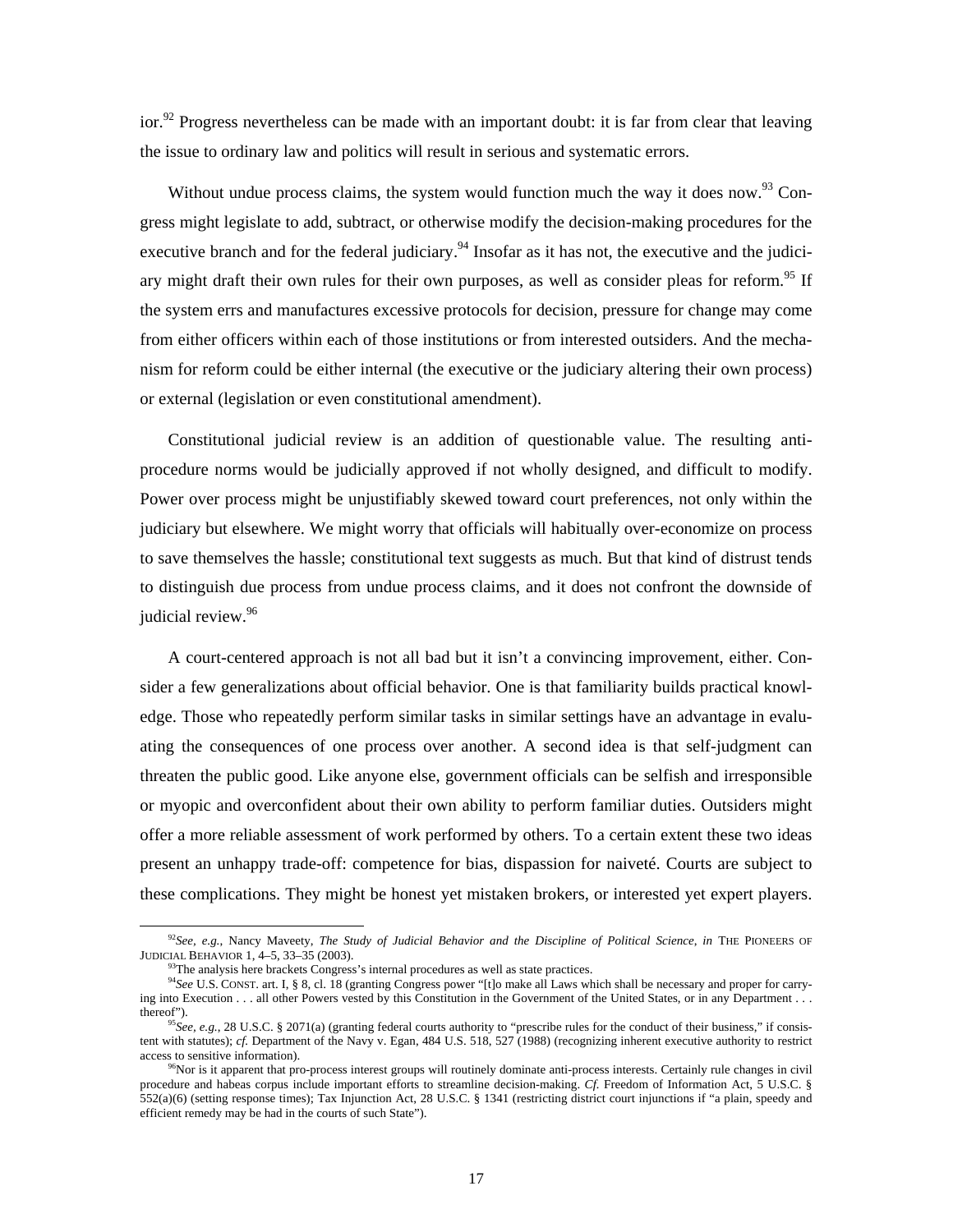These risks might be at their apex when courts are asked to evaluate the net costs of a decisionmaking method and where judges might enjoy important benefits from its absence.

 Equally important are the alternatives to constitutional law. Even if federal courts are reliable here – after all, they deal in process constantly and their partial insulation from daily politics can be advantageous – the objective might be achieved sub-constitutionally. Formal amendments to statutes and rules are not the only alternatives. Any marginally creative method of statutory interpretation will provide opportunities to assess the consequences of first-class process, not to mention the possibility of common-law claims for abuse of process and the like.<sup>97</sup> All of this can be done without the judiciary freezing the results with fundamental law.

 Finally, an undue process claim needs limitations which are not easy to see. Government decision-making always imposes costs. And familiar procedures might be left in doubt as the judiciary works out the boundaries of excessive process objections. Attractive targets include federal habeas corpus, the discovery system for civil litigation, as well as an almost endless range of administrative procedure. It would be a miracle if all of these targets already operate with an optimal degree and form of process. This is a lot to put up for grabs.<sup>98</sup>

 Caveats are in order, however. Perhaps the judiciary need not be either shoved all the way into or pulled all the way out of undue process territory. Undue process claims might be softened by requiring courts to see clear error, or defer to the more-informed judgment of other institutions. Either could reduce the threat of judicial mistakes. The breadth, not just the depth, of these claims could be moderated as well. We might identify particular instances of government decision-making when we are most confident that courts possess adequate competence along with healthy detachment. Some forms of administrative adjudication are the most plausible examples. In those cases, the decision-making process would be less foreign to the judiciary, while the institutional separation between agency and court presents a reason to trust judicial opinion at least as much as the officials responsible for the relevant process. On the other hand, excessive process

 <sup>97</sup>At this time, the general rules for issue and claim preclusive effect of federal judicial proceedings are entirely judge-made. *See supra* note 80. The abstention cases are likewise largely the product of judicial imagination. *See generally* CHEMERINSKY, *supra* note 12, chs. 12–14. Habeas corpus also has a long history of court-drafted barriers to relief; some of them might reduce decision costs. *See supra* note 82.

<sup>98</sup>Some of these arguments call into doubt existing *due* process doctrine. Although I will leave that issue to the reader, there could be meaningful differences between due and undue process claims. The most straightforward argument would be from constitutional text. Whatever else they mean, the Fifth and Fourteenth Amendments are widely read to impose process floors on government officials before (or after) they engineer life, liberty, and property deprivations. This does not necessitate assertive judicial intervention, however, especially to run the decision-making processes of other institutions. Beyond text, one might try tradition, judicial precedent, the possible correlation with "fundamental" or otherwise disproportionately prized human values noted above, the possibly greater competence of courts in identifying abridgment of such values, and the chance that government is more likely to unjustifiably economize on its own decision-making than mandate extravagant efforts to reach a resolution – though discounted by the probability that courts will systematically underestimate the burdens of process in non-judicial operations.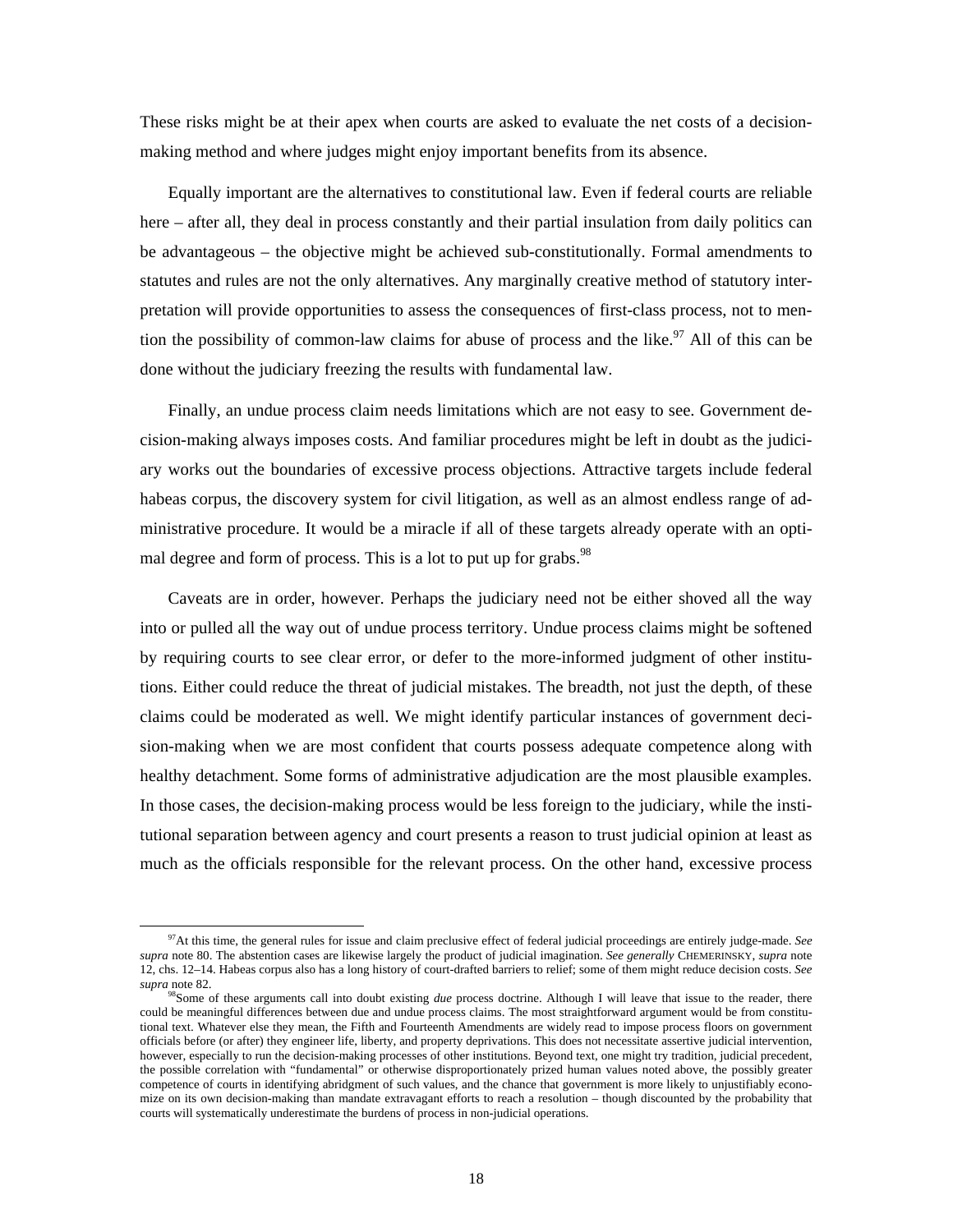seems less likely here – assuming that agencies cannot wholly externalize the costs of process for their own decisions.

 In contrast, even moderated forms of undue process offer no stirring support for judicial control over *judicial* process. Obviously courts are best informed about the operations of their own institution. But they are also most likely to assume troubling parochial outlooks when someone complains that decision-making should be cut short. Process imposes costs on a large class of people, making it easy for the judiciary to appear sympathetic while serving lower-minded interests in docket clearing. In other words, courts might be habitually overexcited about undue process claims made within their own house. An independent judiciary can have clear advantages over other actors, but judging whether a case is too much work is probably not among them. Combined with democratic skepticism about unbridled judicial review, there is good reason to locate this problem of excessive decision costs in the category of ordinary law.

#### **CONCLUSION**

 The Schiavo Act was exceptional and for many reasons it should stay that way. There probably were few actors less likely to make a sound decision about the merits of the case than the United States Congress. That said, the Act's modest objective was not plainly unconstitutional and a provisional theory of "undue process" suggests that Congress acted within its authority. The statute opened the federal courthouse for additional consideration of alleged rights violations, presenting the judiciary with more work on a matter of life, death, or something in between. Aversion to redundant litigation is often a credible point in a policy debate, it is often reflected in sub-constitutional rules, and it is usually *not* a matter of fundamental law conjoined with judicial supremacy. But correctly assessing the validity of this particular statute is unimportant. What matters is rigorous and sustained thinking about how to locate the ceilings – not just the floors – of government process.

Readers with comments may address them to:

Professor Adam Samaha University of Chicago Law School 1111 East 60th Street Chicago, IL 60637 asamaha@uchicago.edu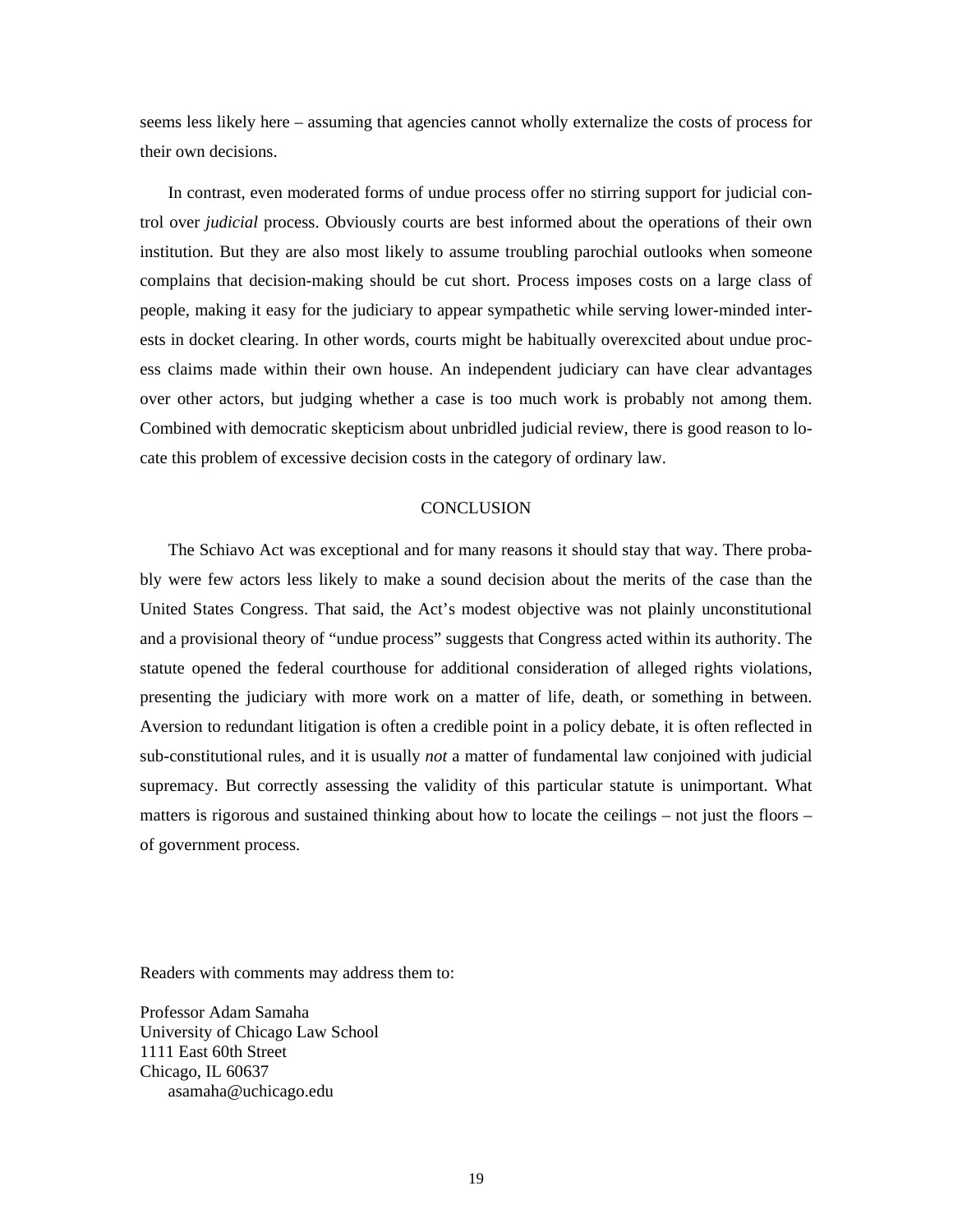#### **The University of Chicago Law School Public Law and Legal Theory Working Paper Series**

- 1. Cass R. Sunstein and Edna Ullmann-Margalit, Second-Order Decisions (November 1999; *Ethics,* v.110, no. 1)
- 2. Joseph Isenbergh, Impeachment and Presidential Immunity from Judicial Process (November 1999; forthcoming *Yale Law and Policy Review* v.18 #1).
- 3. Cass R. Sunstein, Is the Clean Air Act Unconstitutional? (August 1999; *Michigan Law Review* #3).
- 4. Elizabeth Garrett, The Law and Economics of "Informed Voter" Ballot Notations (November 1999, *University of Virginia Law Review*, v. 85).
- 5. David A. Strauss, Do Constitutional Amendments Matter? (November 1999)
- 6. Cass R. Sunstein, Standing for Animals (November 1999)
- 7. Cass R. Sunstein, Culture and Government Money: A Guide for the Perplexed (April 2000).
- 8. Emily Buss, Without Peers? The Blind Spot in the Debate over How to Allocate Educational Control between Parent and State (April 2000).
- 9. David A. Strauss, Common Law, Common Ground, and Jefferson's Principle (June 2000).
- 10. Curtis A. Bradley and Jack L. Goldsmith, Treaties, Human Rights, and Conditional Consent (May 2000; *Pennsylvania Law Review* v. 149).
- 11. Mary Ann Case, Lessons for the Future of Affirmative Action from the Past of the Religion Clauses? (May 2001, *Supreme Court Review*, 2000)
- 12. Cass R. Sunstein, Social and Economic Rights? Lessons from South Africa (May, 2000).
- 13. Jill Elaine Hasday, Parenthood Divided: A Legal History of the Bifurcated Law of Parental Relations (June 2001)
- 14. Elizabeth Garrett, Institutional Lessons from the 2000 Presidential Election (May 2001).
- 15. Richard A. Epstein, The Allocation of the Commons: Parking and Stopping on the Commons (August 2001).
- 16. Jack Goldsmith, The Internet and the Legitimacy of Remote Cross-Border Searches (October 2001).
- 17. Adrian Vermeule, Does Commerce Clause Review Have Perverse Effects? (October 2001).
- 18. Cass R. Sunstein, Of Artificial Intelligence and Legal Reasoning (November 2001).
- 19. Elizabeth Garrett, The Future of Campaign Finance Reform Laws in the Courts and in Congress, The William J. Brennan Lecture in Constitutional Law (December 2001).
- 20. Julie Roin, Taxation without Coordination (March 2002).
- 21. Geoffrey R. Stone, Above the Law: Research Methods, Ethics, and the Law of Privilege (March 2002; forthcoming *J. Sociological Methodology* 2002).
- 22. Cass R. Sunstein, Is There a Constitutional Right to Clone? (March 2002).
- 23. Emily Buss, Parental Rights (May 2002, forthcoming Virginia Law Review).
- 24. David A. Strauss, Must Like Cases Be Treated Alike? (May 2002).
- 25. David A. Strauss, The Common Law Genius of the Warren Court (May 2002).
- 26. Jack Goldsmith and Ryan Goodman, U.S. Civil Litigation and International Terrorism (June 2002).
- 27. Jack Goldsmith and Cass R. Sunstein, Military Tribunals and Legal Culture: What a Difference Sixty Years Makes (June 2002).
- 28. Cass R. Sunstein and Adrian Vermeule, Interpretation and Institutions (July 2002).
- 29. Elizabeth Garrett, Is the Party Over? The Court and the Political Process (August 2002).
- 30. Cass R. Sunstein, The Rights of Animals: A Very Short Primer (August 2002).
- 31. Joseph Isenbergh, Activists Vote Twice (November 2002).
- 32. Julie Roin, Truth in Government: Beyond the Tax Expenditure Budget (November 2002).
- 33. Cass R. Sunstein, Hazardous Heuristics (November 2002).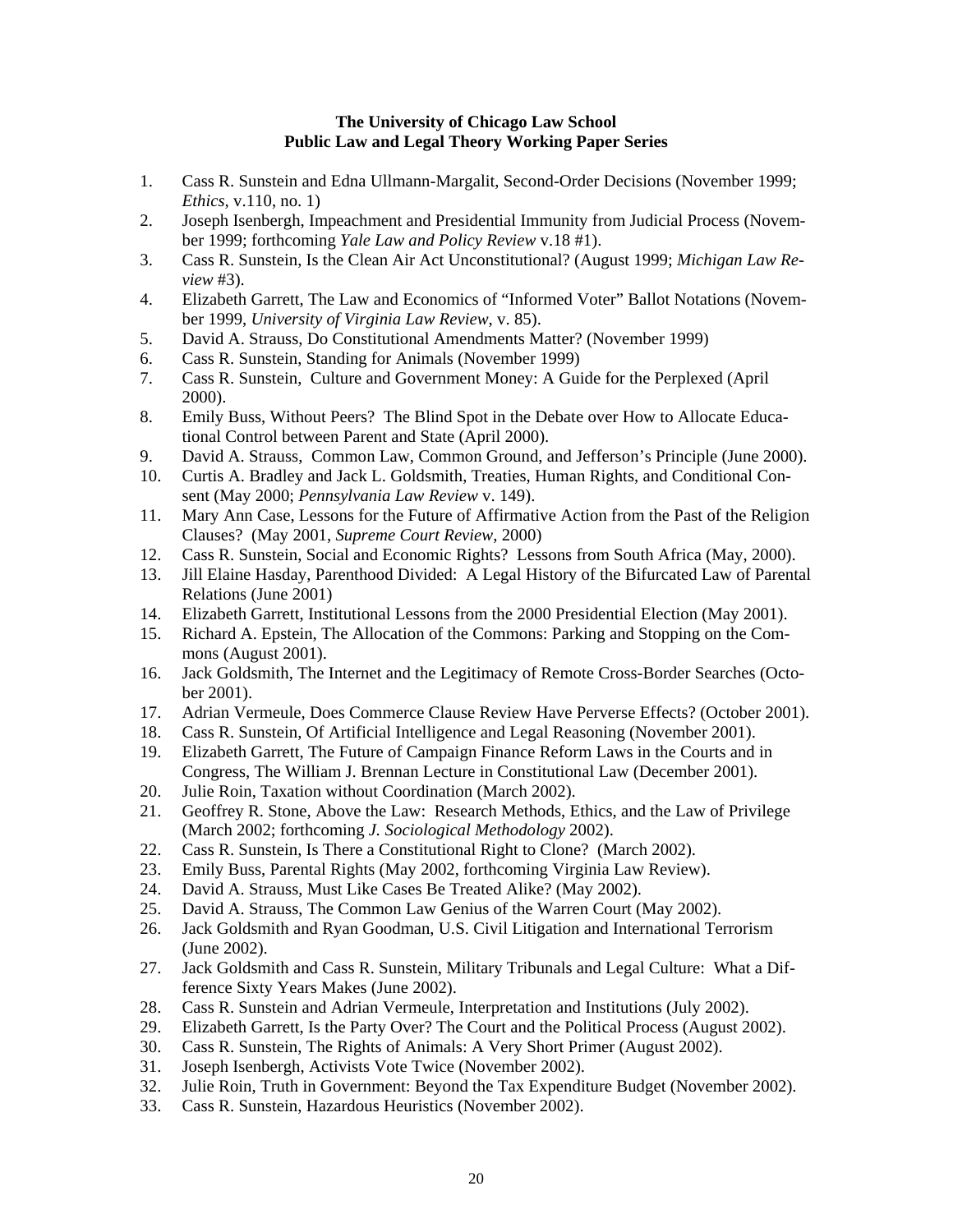- 34. Cass R. Sunstein, Conformity and Dissent (November 2002).
- 35. Jill Elaine Hasday, The Principle and Practice of Women's "Full Citizenship": A Case Study of Sex-Segregated Public Education (December 2002).
- 36. Cass R. Sunstein, Why Does the American Constitution Lack Social and Economic Guarantees? (January 2003).
- 37. Adrian Vermeule, *Mead* in the Trenches (January 2003).
- 38. Cass R. Sunstein, Beyond the Precautionary Principle (January 2003).
- 39. Adrian Vermeule, The Constitutional Law of Congressional Procedure (February 2003).
- 40. Eric A. Posner and Adrian Vermeule, Transitional Justice as Ordinary Justice (March 2003).
- 41. Emily Buss, Children's Associational Rights? Why Less Is More (March 2003)
- 42. Emily Buss, The Speech Enhancing Effect of Internet Regulation (March 2003)
- 43. Cass R. Sunstein and Richard H. Thaler, Libertarian Paternalism Is Not an Oxymoron (May 2003)
- 44. Elizabeth Garrett, Legislating *Chevron* (April 2003)
- 45. Eric A. Posner, Transfer Regulations and Cost-Effectiveness Analysis (April 2003)
- 46. Mary Ann Case, Developing a Taste for Not Being Discriminated Against (May 2003)
- 47. Saul Levmore and Kyle Logue, Insuring against Terrorism—and Crime (June 2003)
- 48. Eric Posner and Adrian Vermeule, Accommodating Emergencies (September 2003)
- 49. Adrian Vermeule, The Judiciary Is a They, Not an It: Two Fallacies of Interpretive Theory (September 2003)
- 50. Cass R. Sunstein, Ideological Voting on Federal Courts of Appeals: A Preliminary Investigation (September 2003)
- 51. Bernard E. Harcourt, Rethinking Racial Profiling: A Critique of the Economics, Civil Liberties, and Constitutional Literature, and of Criminal Profiling More Generally (November 2003)
- 52. Jenia Iontcheva, Nationalizing International Criminal Law: The International Criminal Court As a Roving Mixed Court (January 2004)
- 53. Lior Jacob Strahilevitz, The Right to Destroy (January 2004)
- 54. Adrian Vermeule, Submajority Rules (in Legislatures and Elsewhere) (January 2004)
- 55. Jide Nzelibe, The Credibility Imperative: The Political Dynamics of Retaliation in the World Trade Organization's Dispute Resolution Mechanism (January 2004)
- 56. Catharine A. MacKinnon, Directions in Sexual Harassment Law: Afterword (January 2004)
- 57. Cass R. Sunstein, Black on Brown (February 2004)
- 58. Elizabeth F. Emens, Monogamy's Law: Compulsory Monogamy and Polyamorous Existence (February 2004)
- 59. Bernard E. Harcourt, You Are Entering a Gay- and Lesbian-Free Zone: On the Radical Dissents of Justice Scalia and Other (Post-) Queers (February 2004)
- 60. Adrian Vermeule, Selection Effects in Constitutional Law (March 2004)
- 61. Derek Jinks and David Sloss, Is the President Bound by the Geneva Conventions? (July 2004)
- 62. Derek Jinks and Ryan Goodman, How to Influence States: Socialization and International Human Rights Law (March 2004)
- 63. Eric A. Posner and Alan O. Sykes, Optimal War and *Jus Ad Bellum* (April 2004)
- 64. Derek Jinks, Protective Parity and the Law of War (April 2004)
- 65. Derek Jinks, The Declining Significance of POW Status (April 2004)
- 66. Bernard E. Harcourt, Unconstitutional Police Searches and Collective Responsibility (June 2004)
- 67. Bernard E. Harcourt, On Gun Registration, the NRA, Adolf Hitler, and Nazi Gun Laws: Exploding the Gun Culture Wars {A Call to Historians} (June 2004)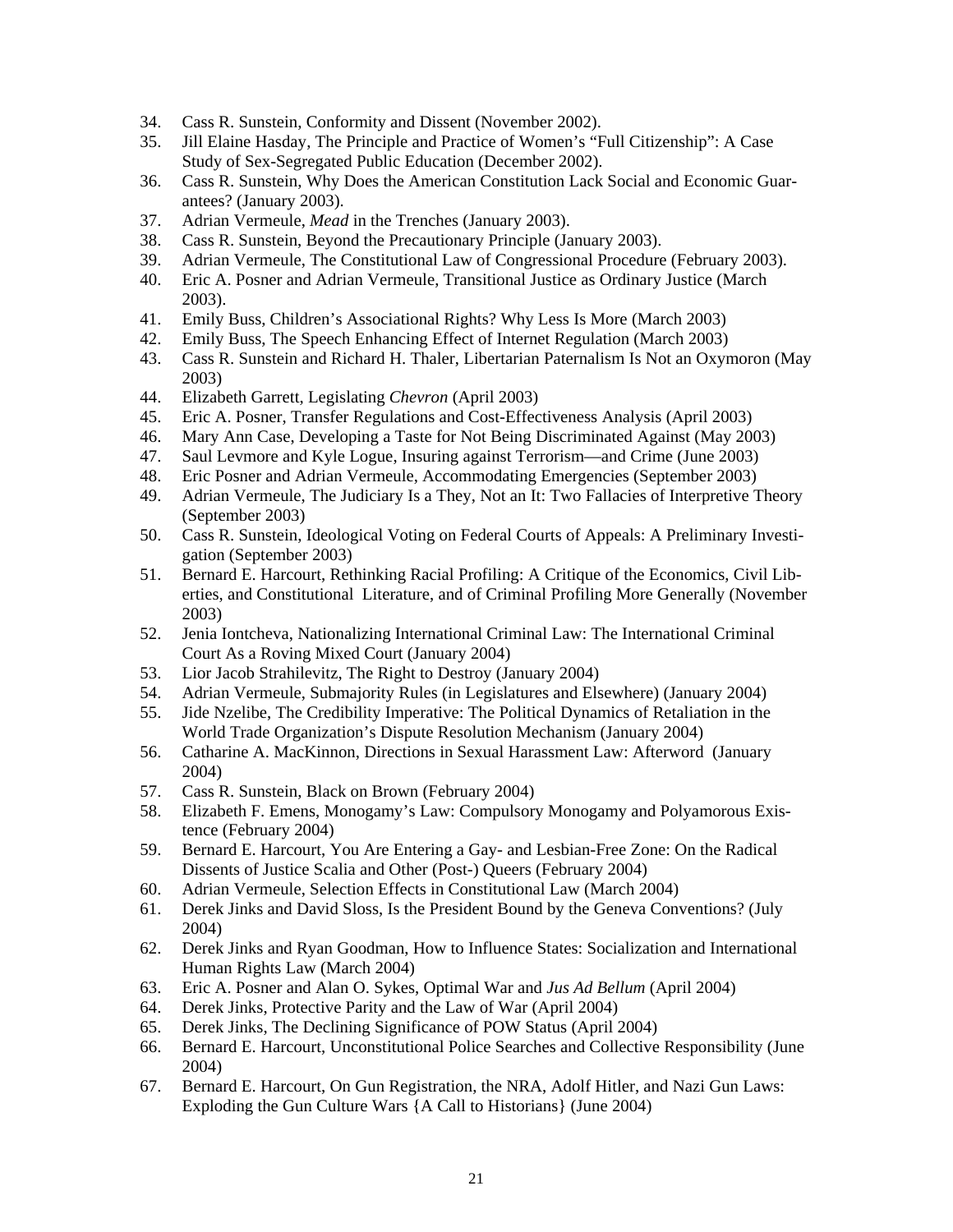- 68. Jide Nzelibe, The Uniqueness of Foreign Affairs (July 2004)
- 69. Derek Jinks, Disaggregating "War" (July 2004)
- 70. Jill Elaine Hasday, Mitigation and the Americans with Disabilities Act (August 2004)
- 71. Eric A. Posner and Cass R. Sunstein, Dollars and Death (August 2004)
- 72. Cass R. Sunstein, Group Judgments: Deliberation, Statistical Means, and Information Markets (August 2004)
- 73. Adrian Vermeule, Constitutional Amendments and the Constitutional Common Law (September 2004)
- 74. Elizabeth Emens, The Sympathetic Discriminator: Mental Illness and the ADA (September 2004)
- 75. Adrian Vermeule, Three Strategies of Interpretation (October 2004)
- 76. Cass R. Sunstein, The Right to Marry (October 2004)
- 77. Jill Elaine Hasday, The Canon of Family Law (October 2004)
- 78. Adam M. Samaha, Litigant Sensitivity in First Amendment Law (November 2004)
- 79. Lior Jacob Strahilevitz, A Social Networks Theory of Privacy (December 2004)
- 80. Cass R. Sunstein, Minimalism at War (December 2004)
- 81. Eric A. Posner, The Decline of the International Court of Justice (December 2004)
- 82. Tim Wu, The Breach Theory of Treaty Enforcement (February 2005, revised March 2005)
- 83. Adrian Vermeule, Libertarian Panics (February 2005)
- 84. Eric A. Posner and Adrian Vermeule, Should Coercive Interrogation Be Legal? (March 2005)
- 85. Cass R. Sunstein and Adrian Vermeule, Is Capital Punishment Morally Required? The Relevance of Life-Life Tradeoffs (March 2005)
- 86. Adam B. Cox, Partisan Gerrymandering and Disaggregated Redistricting (April 2005)
- 87. Eric A. Posner, Political Trials in Domestic and International Law (April 2005)
- 88. Cass R. Sunstein, Irreversible and Catastrophic (April 2005)
- 89. Adam B. Cox, Partisan Fairness and Redistricting Politics (April 2005, *NYU L. Rev.* 70, #3)
- 90. Cass R. Sunstein, Administrative Law Goes to War (May 2005, *Harvard L. Rev., forthcoming*)
- 91. Cass R. Sunstein, Chevron Step Zero (May 2005)
- 92. Bernard E. Harcourt, Policing L.A.'s Skid Row: Crime and Real Estate Development in Downtown Los Angeles [An Experiment in Real Time] (May 2005)
- 93. Bernard E. Harcourt and Jens Ludwig, Broken Windows: New Evidence from New York City and a Five-City Social Experiment (May 2005)
- 94. Bernard E. Harcourt, *Against* Prediction: Sentencing, Policing, and Punishing in an Actuarial Age (May 2005)
- 95. Philip Hamburger, The New Censorship: Institutional Review Boards (May 2005)
- 96. Eugene Kontorovich, Disrespecting the "Opinions of Mankind" (June 2005)
- 97. Tim Wu, Intellectual Property, Innovation, and Decision Architectures (June 2005)
- 98. Lior Jacob Strahilevitz, Exclusionary Amenities in Residential Commons (July 2005)
- 99. Cass R. Sunstein, Ranking Law Schools: A Market Test? (July 2005)
- 100. Mary Anne Case, Pets or Meat (August 2005)
- 101. Adam Samaha, Executive Exposure: Government Secrets, Constitutional Law, and Platforms for Judicial Intervention (August 2005, revised November 2005)
- 102. Jason J. Czarnezki and William K. Ford, The Phantom Philosophy? An Empirical Investigation of Legal Interpretation (August 2005)
- 103. Adrian Vermeule, Absolute Voting Rules (August 2005)
- 104. Eric A. Posner and Adrian Vermeule, Emergencies and Democratic Failure (August 2005)
- 105. Adrian Vermeule, Reparations as Rough Justice (September 2005)